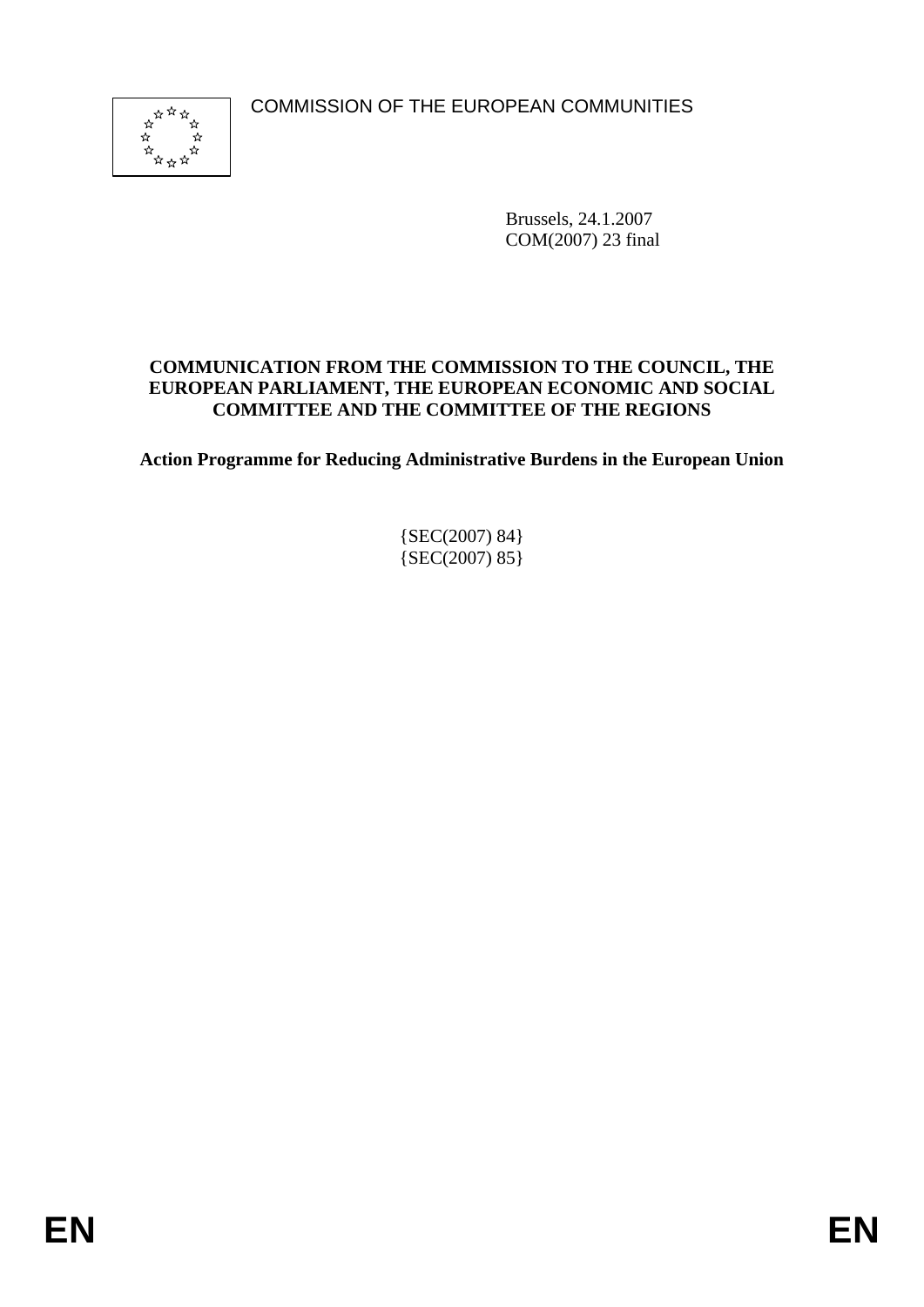#### **COMMUNICATION FROM THE COMMISSION TO THE COUNCIL, THE EUROPEAN PARLIAMENT, THE EUROPEAN ECONOMIC AND SOCIAL COMMITTEE AND THE COMMITTEE OF THE REGIONS**

#### **Action Programme for Reducing Administrative Burdens in the European Union**

#### **1. INTRODUCTION**

In November 2006, the Commission proposed launching an ambitious Action Programme to reduce the administrative burden of existing regulation in the EU. As part of this, the Commission proposed that the 2007 Spring European Council fix a reduction target of 25 %, to be achieved jointly by the EU and Member States by  $2012<sup>1</sup>$ . This underlines the Commission's commitment to Better Regulation as part of the "Growth and Jobs" strategy.

The overall 25 % reduction target is a joint objective, which can only be attained on the basis of a shared responsibility and a common endeavour by the Member States and the European Institutions. It is important that all parties involved in this process take appropriate and quick action, so that the political objective can be translated into operational measures, to the benefit of the business community, in particular of the small and medium sized enterprises, and of the consumers.

This Action Programme is not about deregulation. Nor does it aim to change policy objectives set out in the existing Community legislation or the level of ambition in existing legislative texts. Rather it represents an important effort to streamline and make less burdensome the way in which policy objectives are implemented – one important measure of the quality of regulation at every level. Unnecessary and disproportionate administrative burdens can have a real economic impact. They are also seen as an irritant and a distraction for business and are often identified as a priority target for simplification. The Commission is committed to assist in suppressing these unnecessary burdens at all levels and underlines that this is a shared responsibility of the Member States and the European Institutions.

This Action Programme sets out how the Commission proposes that the information obligations (IOs) should be identified, measured and reduced. The programme will measure administrative costs, take a judgement on which of these costs constitute unnecessary burdens and reduce unnecessary administrative burdens. Practically, as the measurement exercise delivers its results, the Commission will analyse these and take the required initiatives towards reduction of the burdens that are unnecessary. The strategy presented in this Communication is ambitious and its success depends to a great extent on active support and cooperation from Member States and the other EU institutions. The pilot project and the national measurements carried out to date<sup>2</sup> have confirmed that the reduction of

<sup>1</sup> Commission working document COM(2006) 691: "Measuring administrative costs and reducing administrative burdens in the European Union"; Communication from the Commission to the Council, the European Parliament, the European Economic and Social Committee and the Committee of the Regions COM(2006) 689 : "A strategic review of Better Regulation in the European Union".

 <sup>&</sup>quot;Pilot project on administrative burdens", WIFO-CEPS, October 2006.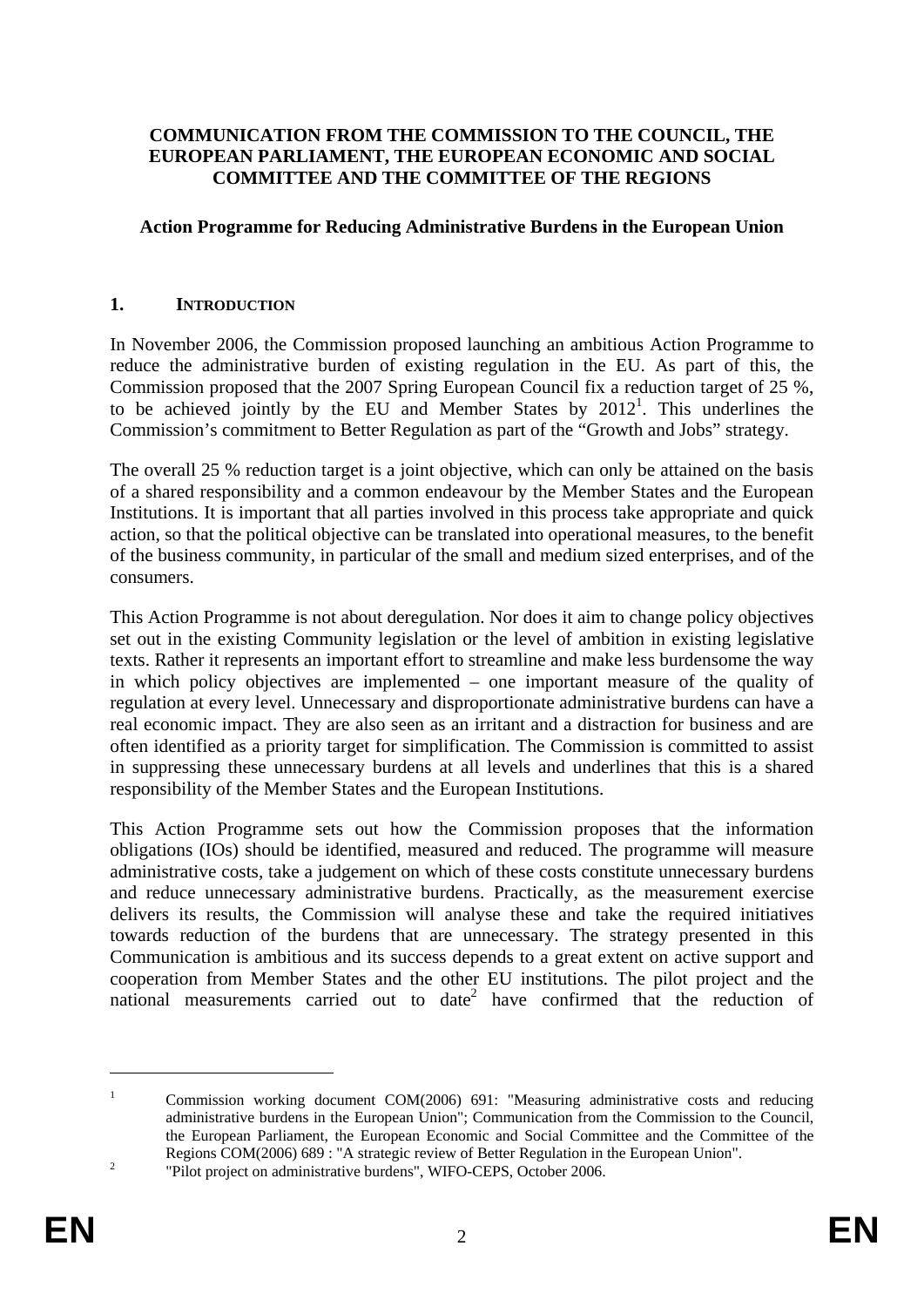administrative burdens is a joint responsibility of the European Parliament, the Council, the Commission and the Member States.

Table 1 summarises the different components of the Action Programme and refers to more detailed presentations of the individual building blocks in this Communication .

| Table 1 Constituent components of the EU Action Programme for reducing<br>administrative burdens |                                                                                                                                                                                         |  |
|--------------------------------------------------------------------------------------------------|-----------------------------------------------------------------------------------------------------------------------------------------------------------------------------------------|--|
|                                                                                                  | Methodology for measuring costs (Chapter 2 - Sections 2.1-2.2) and principles for<br>reducing burdens (Chapter 5)                                                                       |  |
|                                                                                                  | Priority areas for measuring and reducing unnecessary administrative burdens related<br>to EC legislation and "purely" national and regional legislation respectively (Section<br>(2.3) |  |
|                                                                                                  | Proposed organisational structure (Section 2.4)                                                                                                                                         |  |
|                                                                                                  | Targets for reducing Administrative Burdens (Chapter 3)                                                                                                                                 |  |
|                                                                                                  | Proposals for immediate action (Chapter 4)                                                                                                                                              |  |

The focus of the Action Programme is on obsolete, redundant or repetitive IOs which should be clearly distinguished from legislative design features consistent or necessary for achieving the benefits of legislation. The aim is to reduce unnecessary administrative burdens on businesses; however, the programme will also bring about substantial improvements for consumers e.g. through lower prices. It is clear that these measures should not compromise the underlying purpose of the legislation and there are clearly cases where, inter alia, for reasons to do with the protection of public health, protection of workers' rights or the environment or the need to protect the Community's financial interests and ensuring sound financial management, information obligations will remain necessary.

In essence it is proposed that the Commission, with the help of the Member States, measures administrative burdens related to Community legislation and national transposition, and draws up appropriate reduction proposals while Member States measure and reduce the administrative burdens of purely national and regional legislation. The Programme will commence in May 2007 and will aim to provide by November 2008, an assessment of administrative costs imposed by the selected Community legislation. This will contribute to the reduction of administrative burdens on businesses by 25% by 2012. To achieve this ambitious goal, Member States and the Commission must work together to map, measure and reduce the unnecessary burdens on businesses.

The Programme will foster long term economic benefits, while delivering tangible, concrete results in the short to medium term. The emphasis of the Programme is on reducing unnecessary administrative burdens in specific priority areas. The priority areas concerning EU legislation have been identified on the basis of the findings of a pilot project<sup>3</sup> completed in October 2006, stakeholder contributions to the rolling simplification programme and the results of the consultation launched by the Commission working paper adopted on 14

 <sup>&</sup>quot;Pilot project on administrative burdens", WIFO-CEPS, October 2006.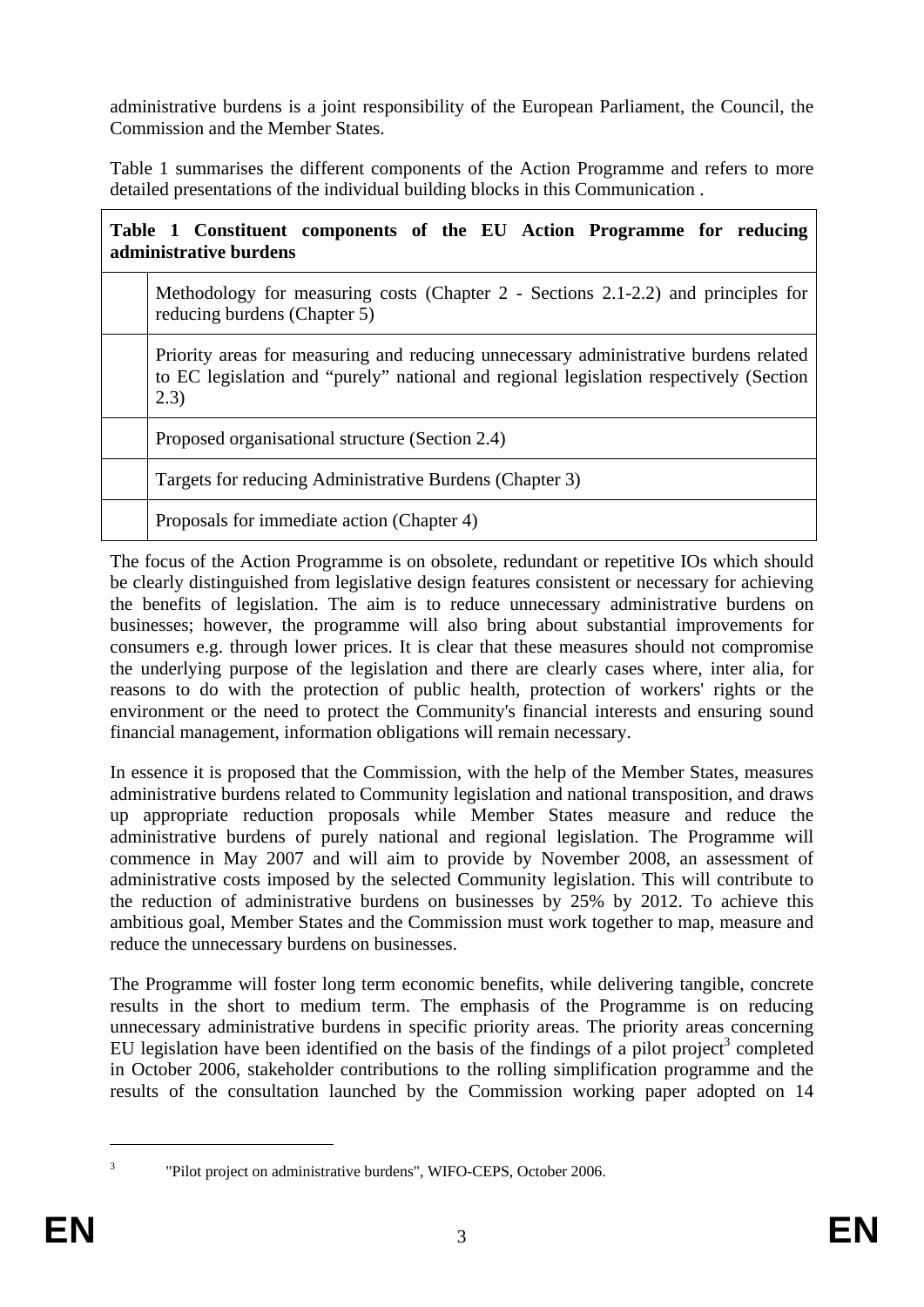November 2006. The selected priority areas cover the legislative requirements that account for the vast majority of the administrative costs on business, thus allowing the Commission and the responsible legislators to concentrate their efforts and resources on areas where the most significant impact on improving the regulatory environment for business can be made; however, the corresponding modifications should only be made where they would not jeopardise the underlying objectives of the legislation. At a later stage, the Commission may decide to extend the Programme to other areas that are currently not included in the priority list.

Alongside the reduction target and priority areas, the Action Programme includes a list of fast track actions to be launched during the German Presidency (Annex III). These items constitute a first contribution to reaching the reduction target by producing quick short term results and underline the importance the Commission attaches to the administrative burden reduction strategy. The Action Programme will continually seek to produce concrete results that make life easier for businesses.

## **1.1. Administrative burdens and the EU business environment**

EU legislation pursues objectives set out in the Treaties and public policy objectives that are better reached at Community than at Member State level. This includes ensuring that the conditions for an efficiently functioning Internal Market are in place, including appropriate levels of safety, security and social standards. Information and reporting is central to the mutual confidence at the heart of the internal market: to guarantee that the level playing field is working. Information and reporting is also important in policy areas such as cohesion policy and agriculture where public funds are administered to beneficiaries. But the balance between the benefits of such requirements and their administrative burden needs constant vigilance, and can change over time –some of the existing procedures in place have become needlessly time-consuming, excessively complicated or obsolete, while in some cases the information required is already available from other sources.

Administrative requirements are an important determinant of the business environment since businesses across the EU are obliged to spend considerable amounts of time filling in forms and reporting on a wide range of issues. These costs are presently estimated to amount to 3.5% of GDP in the EU. By reducing, for example, unnecessary reporting a company's employees can spend more time on core business activities which reduce production costs and allow additional investment and innovation activities to materialise, which in turn should improve productivity and overall competitiveness.

The joint target to reduce administrative burdens by 25 % in 2012 covers Community legislation as well as national regulatory measures. Achieving this objective could lead to an increase in the level of EU GDP of approximately 1.4% or  $\epsilon$ 150 billion in the medium term<sup>4</sup>.

## **1.2. Defining administrative costs and burdens**

It is important to clarify the definition of administrative costs and burdens respectively – these definitions are provided below on the basis of the agreed international Standard Cost Model manual and the EU Standard Cost Model Methodology (EU SCM) definitions<sup>5</sup>.

<sup>1</sup> 4

Gelauff, G.M.M. and A.M. Lejour (2005). Five Lisbon highlights: The economic impact of reaching these targets. CPB Document 104. CPB, The Hague.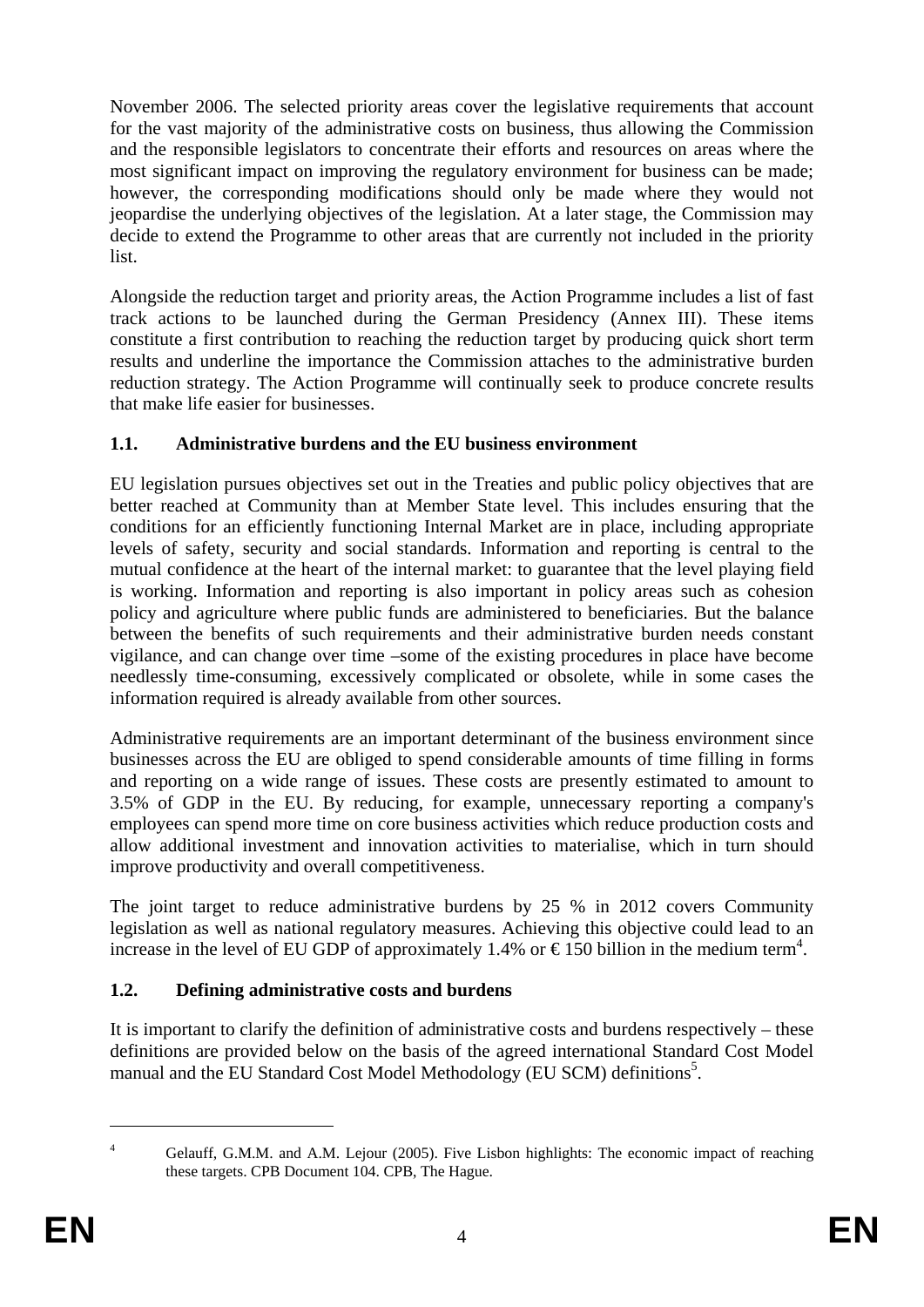*Compliance costs are all the costs of complying with regulation, with the exception of direct financial costs and long term structural consequences. In the context of the Standard Cost Model, these can be divided into 'substantive compliance costs' and 'administrative costs'.* 

*Administrative costs are defined as the costs incurred by enterprises, the voluntary sector, public authorities and citizens in meeting legal obligations to provide information on their action or production, either to public authorities or to private parties.* 

*Information is to be construed in a broad sense, i.e. including costs of labelling, reporting, monitoring and assessment needed to provide the information and registration. In some cases, the information has to be transferred to public authorities or private parties. In others, it only has to be available for inspection or supply on request.* 

*An important distinction must be made between information that would be collected by businesses even in the absence of the legislation and information that would not be collected without the legal provisions. The costs induced by the latter are called administrative burdens. Some of the administrative burdens are necessary if the underlying objectives of the legislation and prescribed level of protection defined in the Treaties are to be met effectively; for instance where information is needed to make markets transparent. But there are also many cases where burdens can be streamlined and reduced without affecting the underlying objectives as such – the latter burdens are clearly unnecessary.* 

*The Action Programme is aimed at measuring administrative costs, identifying and reducing administrative burdens, without undermining the underlying objective of the legislations6 .* 

#### **2. DEVELOPING AN EU WIDE MEASUREMENT OF ADMINISTRATIVE BURDENS**

## **2.1. The EU SCM model**

On 23 March 2005, the European Council requested "the Commission and the Council to consider a common methodology for measuring administrative burdens with the aim of reaching an agreement by the end of 2005". On 16 March 2005 the Commission's Communication on Better Regulation for Growth and Jobs in the European Union included, as a companion Staff Working Paper, a detailed outline of a possible "EU Net Administrative Cost Model"<sup>7</sup> based on the Standard Cost Model<sup>8</sup>.

The outline of an EU Net Administrative Cost Model was amended and refined through a pilot phase carried out from April to September 2005 that led the Commission to present a revised methodology, also called the "EU SCM"<sup>9</sup>. The Commission listed a number of possible improvements to the EU SCM, while making clear that such optimisation was no

<sup>5</sup> *EU model – manual*, March 2006, p. 1

<sup>(</sup>http://ec.europa.eu/governance/impact/docs/sec\_2005\_0791\_anx\_10\_en.pdf); *International Standard Cost Model Manual – measuring and reducing administrative burdens for businesses*, October 2005, p. 7 (http://www.oecd.org/dataoecd/32/54/34227698.pdf).

 <sup>&</sup>quot;International SCM manual" http://www.oecd.org/dataoecd/32/54/34227698.pdf.

<sup>7</sup> European Commission, Staff Working Paper, Annex to the 2005 Communication on Better Regulation for Growth and Jobs in the European Union, Minimizing Administrative Costs Imposed by Legislation, Detailed Outline of a Possible EU Net Administrative Cost Model - SEC(2005) 175, 16.3.2005.

The use of the SCM has shown significant progress with regulatory reform in several Member States, and this Action Programmes clearly aims at building upon these experiences. The SCM is currently being used by 17 Member States and the OECD. http://www.administrative-burdens.com/

See Staff Working Document, *Developing an EU common methodology for assessing administrative costs imposed by EU legislation - Report on the Pilot Phase* (April– September 2005), SEC(2005) 1329, annexed to the Communication on a "EU common methodology for assessing administrative costs imposed by legislation" - COM(2005) 518, 21.10.2005.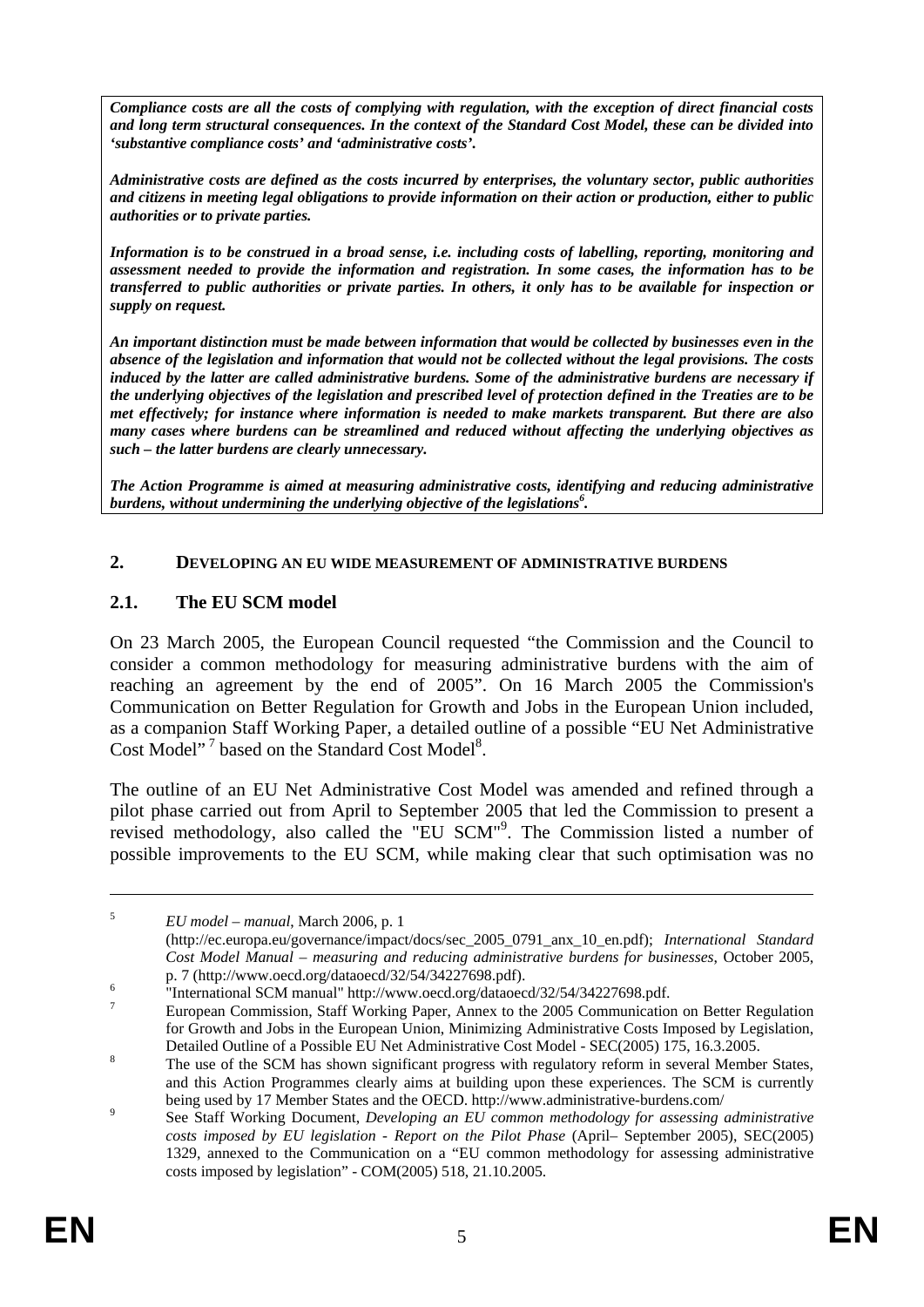precondition for its application. An operational manual for applying the model was included on 15 March 2006 in the Impact Assessment guidelines<sup>10</sup> and translated in all EU official languages to facilitate methodological convergence. The EU SCM has been applied in a number of published or upcoming Impact Assessments<sup>11</sup> to ensure that any administrative burdens generated by new legislation are justified and minimised<sup>12</sup>.

## **2.2. The EU measurement and the identification of Information Obligations (IOs)**

The Action Programme will use the EU Standard Cost Model (EU  $SCM$ )<sup>13</sup> to identify the most burdensome Information Obligations (IOs) - requirements for submitting information (e.g. submission of a certificate of conformity) in the priority areas proposed in this Communication, to assess them and to generate insights into how these burdens can be reduced.

A key finding of the pilot project is that the identification of specific IOs must constitute the basis of the measurement programme. Even if the number of IOs is known to vary considerably across Member States<sup>14</sup>, IOs are easier to compare than entire pieces of legislation which vary across Member States. Hence, the IOs constitute the building blocks of any administrative burden reduction programme. This implies a clear classification of such IOs in the basic acts and in the subsequent implementation rules, both at the EU and national levels. The first stage of the exercise will, therefore, consist of a precise mapping of all the major IOs legally required by the legislative acts covered. IOs prescribed by Community legislation will be mapped first, allowing those that are linked to Community legislation but added by Member States in their transposing legislation to be mapped subsequently. The Commission and Member States will work together closely to assign the IOs before the measurement of costs takes place.

As the Member States which have already completed their baseline measurements adopted slightly different variants to the original SCM, cross-country comparisons of the existing data are difficult to make, in particular when trying to aggregate results and determine the origin of the IOs. Some technical harmonisation will be required (See Annex I).

## **2.3. The scope of the action programme: which legislation will be evaluated**

In line with the Growth and Jobs strategy, and following consultation and discussion on the working document<sup>15</sup>, the Commission proposes to limit the scope of the Action Programme to obligations put on businesses $^{16}$ .

<sup>&</sup>lt;sup>10</sup><br>See http://ec.europa.eu/governance/impact/docs\_en.htm.<br>See, for instance, Impact on postal services SEC(2006) 1292 accompanying COM(2006) 594.<br>Though they share a common methodology, the administrative burden reducin

from normal Impact Assessment practice. This administrative burden exercise aims to provide a comprehensive ex-post measurement of legislation in a policy area for all levels of legislation and then subsequent identification of reduction targets. Impact assessment, on the other hand, measures all the costs and benefits of available policy options, while the administrative burden methodology is only a partial measurement tool which is to be applied proportionately and used only in assessing ex-ante impacts of proposed changes of legislation (marginal approach).<br>SEC(2005) 175.

<sup>&</sup>lt;sup>14</sup> The UK mapped almost 20 000 obligations against 1 100 in Denmark and 3 000 in the Netherlands.<br>Commission working decument  $COM(2006)$ , 601. "Measuring administrative agets and redu-

<sup>15</sup> Commission working document COM(2006) 691: "Measuring administrative costs and reducing administrative burdens in the European Union".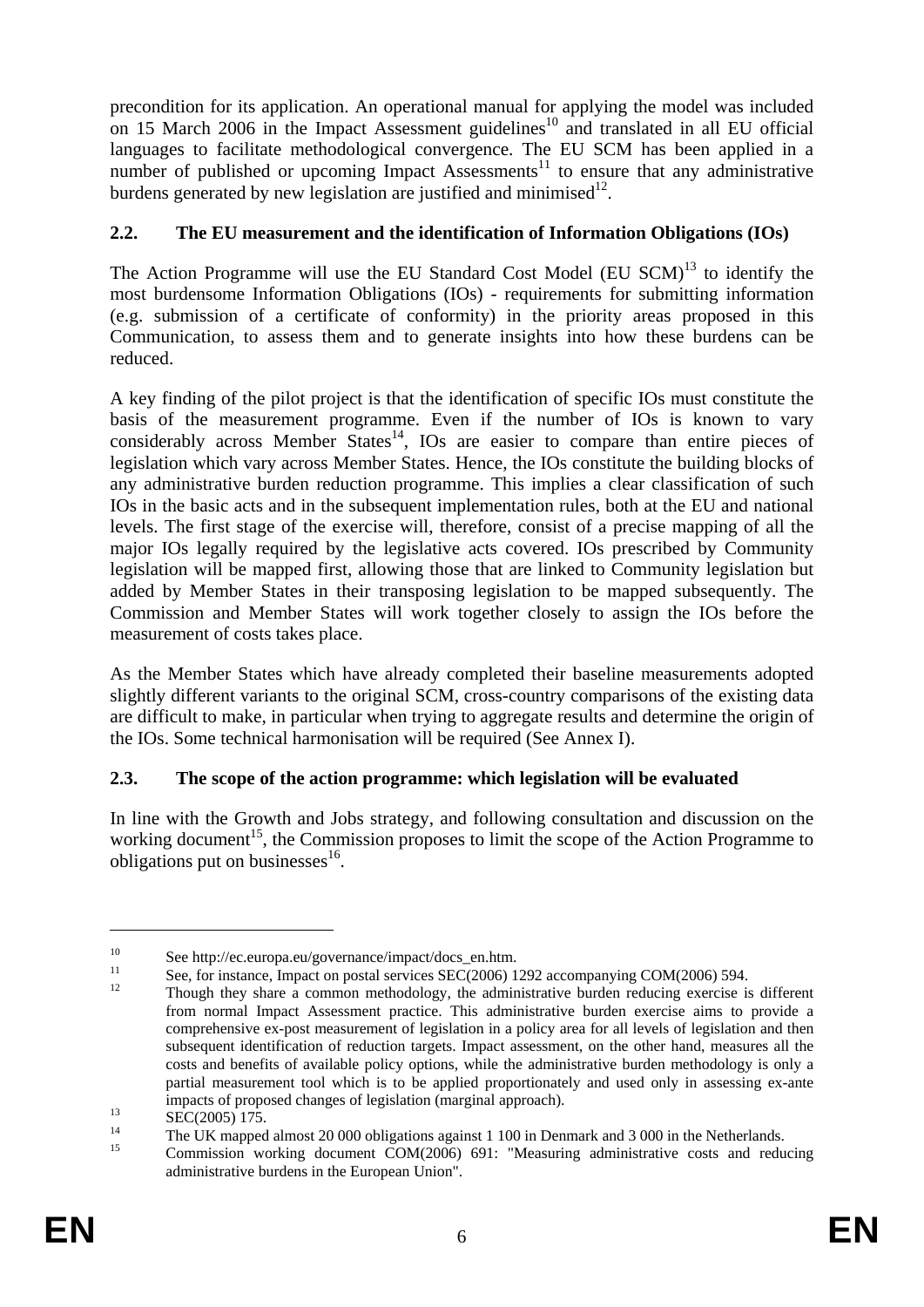Moreover, following consultation on the November Working Document, there is broad agreement that the Commission with the Member States should focus on identifying IOs, measuring their cost and identifying measures to reduce burdens of  $17$ :

As regards Member States and the Commission:

• EC regulations and directives (including IOs originating from international law) in those priority areas where burdens are highest and/or which are perceived to be so ("business irritants")

and

• national transposition and implementing measures associated with these EC regulations, directives.

As regards Member States:

• Member States should meanwhile either carry out full baseline measurements of IOs in their country or target priority areas for measurement and reduction of purely national and regional IOs.

The Commission is encouraged by the fact that in 2006 seventeen Member States, up from eleven the previous year, have decided to measure and reduce administrative burdens and that a further two are testing the methodology. The action programme would foresee that by 2009 all Member States would have completed the measurements of IOs in the key national and regional priority areas. Member States and the Commission will also need to agree on the 'across the board' baseline measurement in priority areas and reduction targets, shared between the Community and the Member States in function of the origins of administrative burdens. Following discussions and consultation on the Working Document of 14 November, the Commission has identified the following priority areas concerning Community legislation which should be addressed:

- 1. Company law
- 2. Pharmaceutical legislation
- 3. Working environment/employment relations
- 4. Tax law (VAT)
- 5. Statistics
- 6. Agriculture and agricultural subsidises
- 7. Food safety

<sup>&</sup>lt;sup>16</sup> Nonetheless, the Commission will analyse administrative requirements for all beneficiaries of the Cohesion policy. In addition, this action programme does not prevent other Commission initiatives aimed at reducing administrative burdens for citizens, public administrations and/or the voluntary sector.<br><sup>17</sup> For further technical details see *EU Model - manual* 

<sup>(</sup>http://ec.europa.eu/governance/impact/docs/sec\_2005\_0791\_anx\_10\_en.pdf).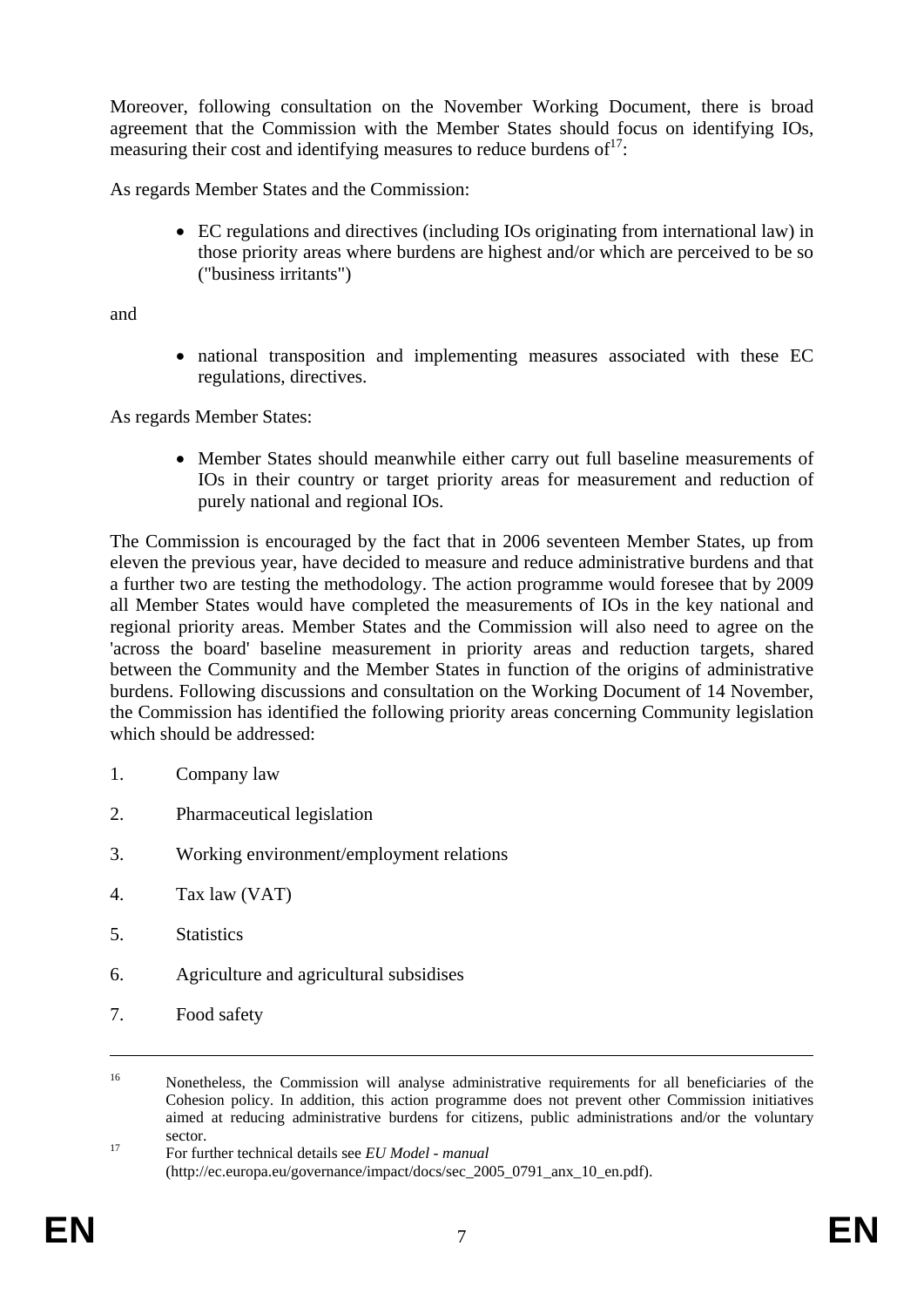- 8. Transport
- 9. Fisheries
- 10. Financial services
- 11. Environment
- 12. Cohesion policy
- 13. Public procurement

In Annex II a list of these priority areas is accompanied by specific legislation in these areas selected for the measurement. In areas where work to measure administrative costs or assess broad economic impact of legislation is already in progress in 2007 or planned (e.g. in Company Law, Agriculture, Public Procurement and Cohesion policy), close coordination will be ensured to maximise synergies. Should further work point at highly burdensome pieces of legislation at EU level that have been omitted in the annexed list, these will be added. The list of priority areas and specific legislation is without prejudice to subsequent actions to reduce administrative burdens. In some cases, measurements may even reveal that all burdens imposed by legislation are indeed necessary. Clearly, these obligations will not be removed.

## **2.4. Organisational issues**

The Commission proposes that the approach outlined above be taken forward through a partnership with the Member States. The Commission will ensure the compatibility of this exercise with its earlier commitment to on-time delivery of proposals listed in its Work Programmes.

## *2.4.1. External consultants*

The Commission will outsource the execution of the actual measurement of the administrative costs of Community legislation to an external consultant to be chosen in early 2007 following a call for tenders. The consultants will conduct the measurements, in close cooperation with Member States and the Commission; will report on the pieces of legislation selected for measurement and provide suggestions to the Commission for reduction in all policy areas. The coverage of the Programme may be extended in function of the identification of further IOs eligible for reduction

## *2.4.2. Member States and Commission*

The project will be monitored by a Steering Group and several expert subgroups to be defined at a later stage.

It is proposed that Member States' involvement be channelled through the High Level Group of National Experts on Better Regulation. This group will regularly review progress, provide advice to the Commission and ensure that contact points in Member States administrations be made available to the Commission services and their contractors. Other groups of experts advising the Commission will serve as contact point for specific priority areas.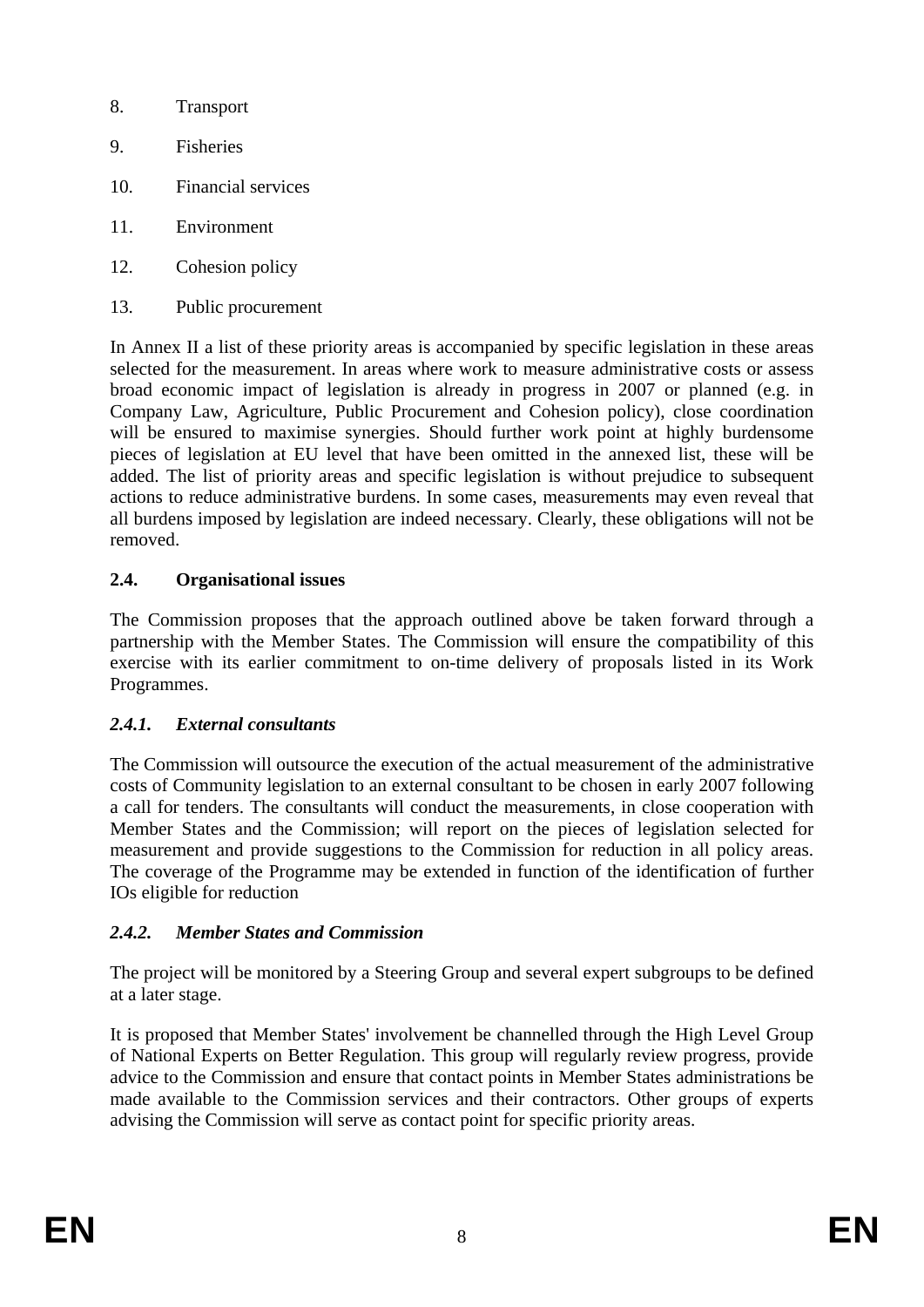It is also envisaged to exchange views on a regular basis with the existing SCM network and to seek their input on methodological issues that may arise. In addition, the Commission will work with Member States to identify and disseminate good practices for reducing burdensome Information Obligations at national/regional level.

The Commission intends to regularly report on the progress of the Action Programme to the European Parliament and the Council.

## *2.4.3. Relation to other relevant ongoing activities*

The Community Action Programme for reducing administrative burdens runs in parallel to several other ongoing activities, in particular the Commission's rolling simplification programme which already contains a number of pieces of legislation included in the priority areas defined in this Action Programme. The reduction of administrative burdens is a specific form of simplification and the measurement and reduction analysis in the Action Programme will, therefore, feed into the Commission's simplification programme more generally.

A number of ongoing or planned studies on the measurement of administrative burdens in specific sectors will also be of high relevance to the Action Programme<sup>18</sup>. For example, as regards Council Regulation (EC) No 1782/2003 a study on the measurement of administrative burdens for farmers resulting from the 2003 CAP reform was launched in December 2006.

## *2.4.4. Deliverables of the measurement and simplification proposals*

This measurement exercise will take approximately two years but this Action Programme intends to spark off immediate action. The Commission will not wait until the end of the project before making proposals for reducing administrative burdens. During the measurements, the Commission will continually seek to identify requirements that can be simplified, removed or modified in order to reduce unnecessary administrative burdens.

## *2.4.5. Involvement of stakeholders*

The Action Programme will take a transparent approach, continuously replying on input from stakeholders all over Europe<sup>19</sup>. Furthermore, European businesses will have the possibility to become deeply involved in the measurements exercise, e.g. through in-depth interviews. Finally, electronic possibilities for optimized interaction will also be investigated.

## **3. TARGETS FOR REDUCING ADMINISTRATIVE BURDENS**

The Commission has proposed an ambitious strategy to map: measure and reduce administrative burdens in the EU. A common reduction target ensures political momentum and fosters responsibility at all levels. With targets, it becomes easier to monitor the whole process of administrative burden reductions<sup>20</sup>. What gets measured gets done.

 $^{18}$  COM(2006) 689, p. 10.

This will be structured through the pilot project proposed in the 2007 budget (budget reference line: <sup>20</sup> 26 01 08.<br><sup>20</sup> World Bank Group Review of the Dutch Administrative Burden Reduction Program, November 2006;

Administrative Simplification In The Netherlands, OECD, 24 November 2006.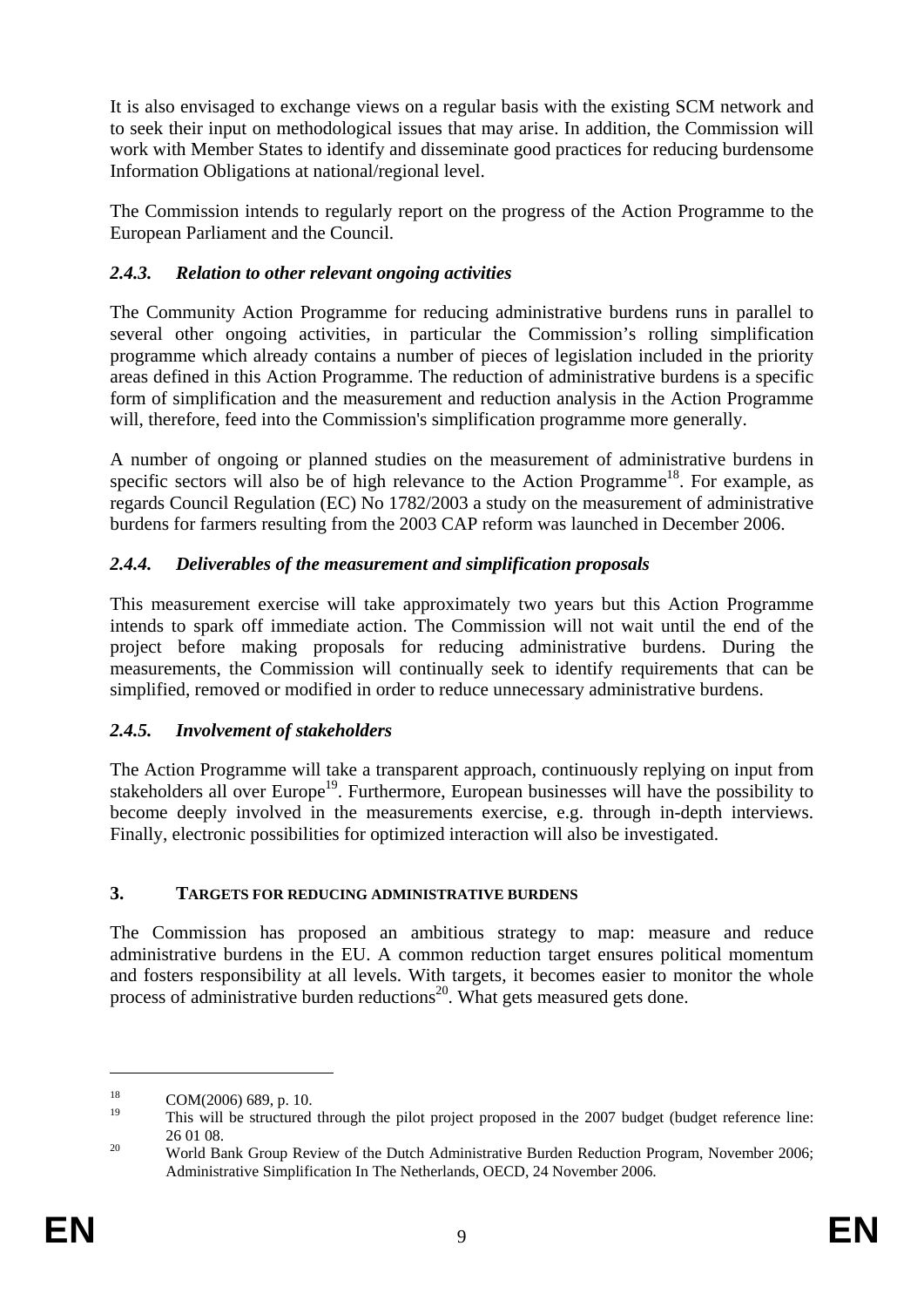The Commission has proposed a joint EU target, covering Community as well as national and regional levels, for reducing the administrative burdens by 25% in 2012.This mirrors national targets where they have been set $^{21}$ .

## **3.1. Target setting in four Member States**

By examining actions taken in Member States which have already embarked on administrative burdens measurement and reduction programmes, the following lessons can be drawn for the development of an EU strategy.

*The evidence from the four Member States that have carried out a full baseline measurements, covering both burdens originating at Community and Member State levels, suggests that a 25% reduction target can be met by updating and streamlining information requirements at both levels. This is further corroborated by the more partial measurement exercises carried out by a larger number of Member States in individual sectors. These empirical results demonstrate the existence of significant administrative burdens that can be reduced by relying on a number of cost reduction methods set out below without affecting the objectives of the underlying legislation.* 

## **3.2. Lessons for developing EU targets**

## *3.2.1. The joint 25% target as an anchor for the programme*

The experience of the Member States reviewed suggests that a general target should be set at an early stage in conjunction with the launching of a measurement exercise based on the agreed methodology. The Commission considers that the European Council should set this joint target in spring 2007. It is proposed that it should amount to an administrative burden reduction of 25% in the entire EU and that this target be used as a political anchor to generate momentum for action.

More specifically, the Commission also considers that the European Council should endorse a 25% reduction target for both EC legislation and its transposition and implementing measures. The European Council should call on Member States to set comparable targets at national level by October 2008 at the latest. It is only through this combined strategy that businesses will benefit from clear improvements in the business environment.

## *3.2.2. The EU and Member States joining action to reduce administrative burdens*

In this Action Programme, the Commission presents its plans for measuring and reducing administrative burdens related to Community legislation and related transpositions measures. However, reaping the full benefits of a joint 25 % target requires equal commitment from Member States with regards to purely national and regional measures and transposition.

For those parts of the measurement to be carried out by the Commission with the help of the Member States, action will be directed to burdens originating in the priority areas listed in this

<sup>&</sup>lt;u>.</u>

<sup>&</sup>lt;sup>21</sup> Some countries have set a 'political' overall target before getting the results (UK, SE) or even before starting the measurement phase (NL, DK, CZ, AT). All these countries have set a target of 25% with the exception of the Czech Republic (20%).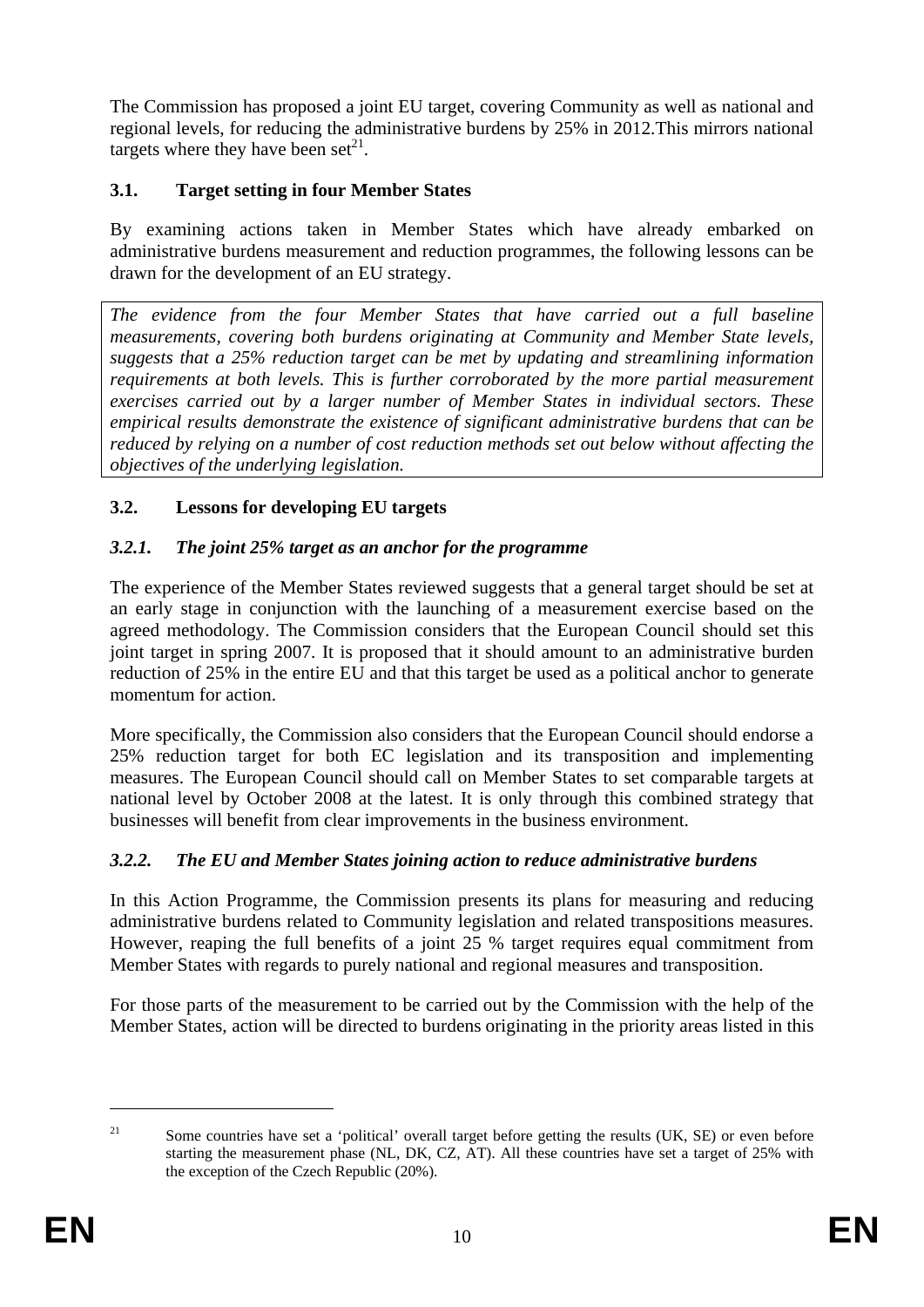Action Programme<sup>22</sup>. It is expected that the joint  $25\%$  target will be achieved within 5 years. It is proposed to take stock of progress in Spring 2009. This timeframe is ambitious given that a measurement exercise on this scale is unprecedented and will take a considerable amount of time – presently estimated at least 1,5 year. The Commission and the Member States will need to draw up reduction proposals indicating why information obligations are no longer necessary. Finally, the changes necessary at Community level will, to a large extent, need to be decided through the interinstitutional process. This timeframe will, therefore, require strong commitments of the EU institutions and Member States to ensure that the legislative processes at EU and at national levels are completed in time for the relevant measures to become effective by 2012.

It is proposed that more specific partial targets be set, by policy areas on the basis of the results of the measurements by the Spring 2009 European Council: higher reduction targets could be envisaged in policy areas where the administrative burdens are particularly heavy and the scope for reduction is significant. Generally speaking it should be clear that the 25% is an overall political target. Consequently, differential targets will be envisaged. In particular targets may differ between Member States depending on regulatory traditions, in different sectors and even pieces of legislation, depending on regulatory intensity and eligibility for administrative simplification.

It is proposed that the target be set with respect to the level of administrative burdens prevailing during 2004 – thereby ensuring that the Community and Member States are credited for action that has already been taken<sup>23</sup>.

Given the fact that the future administrative burden simplification proposals will not change either the political objectives of the specific proposals or the substance of the Community policy, it is recommended that the three institutions agree that the administrative burden reduction proposals should receive priority treatment in interinstitutional decision making $^{24}$ .

## **4. A STRATEGY FOR IMMEDIATE ACTION**

These targets add up to an ambitious long-term agenda for change. But the Commission also proposes to start work already in the first half of 2007 on a limited number of administrative burden reduction proposals at Community level. The Commission has identified a series of fast track actions where significant benefits could be generated through relatively minor changes in the underlying legislation. They should thus be relatively straightforward to decide and implement without challenging the overall purpose of the legislation. The proposals are based on stakeholder consultation and suggestions from experts in Member States and the Commission. Translating these amendments quickly into real change on the ground would require a strong commitment by both Council and Parliament. The Commission would therefore invite the European Council to call upon the Council and the European Parliament to give special priority to the measures set out in Annex III once the Commission has made the corresponding proposals.

<sup>&</sup>lt;sup>22</sup> The administrative burden related to Council Regulation (EC) No  $1782/2003$  is measured in a separate study which is ongoing. The results of this study will be available in 2007 and will be taken into account when the regulation will be up for review in 2008. Any reduction in administrative burden

resulting from this review will be taken into account for the 25% administrative burden target.<br>The effects of reductions achieved in the Rolling Simplification Programme will also be assessed.<br>Interinstitutional agreement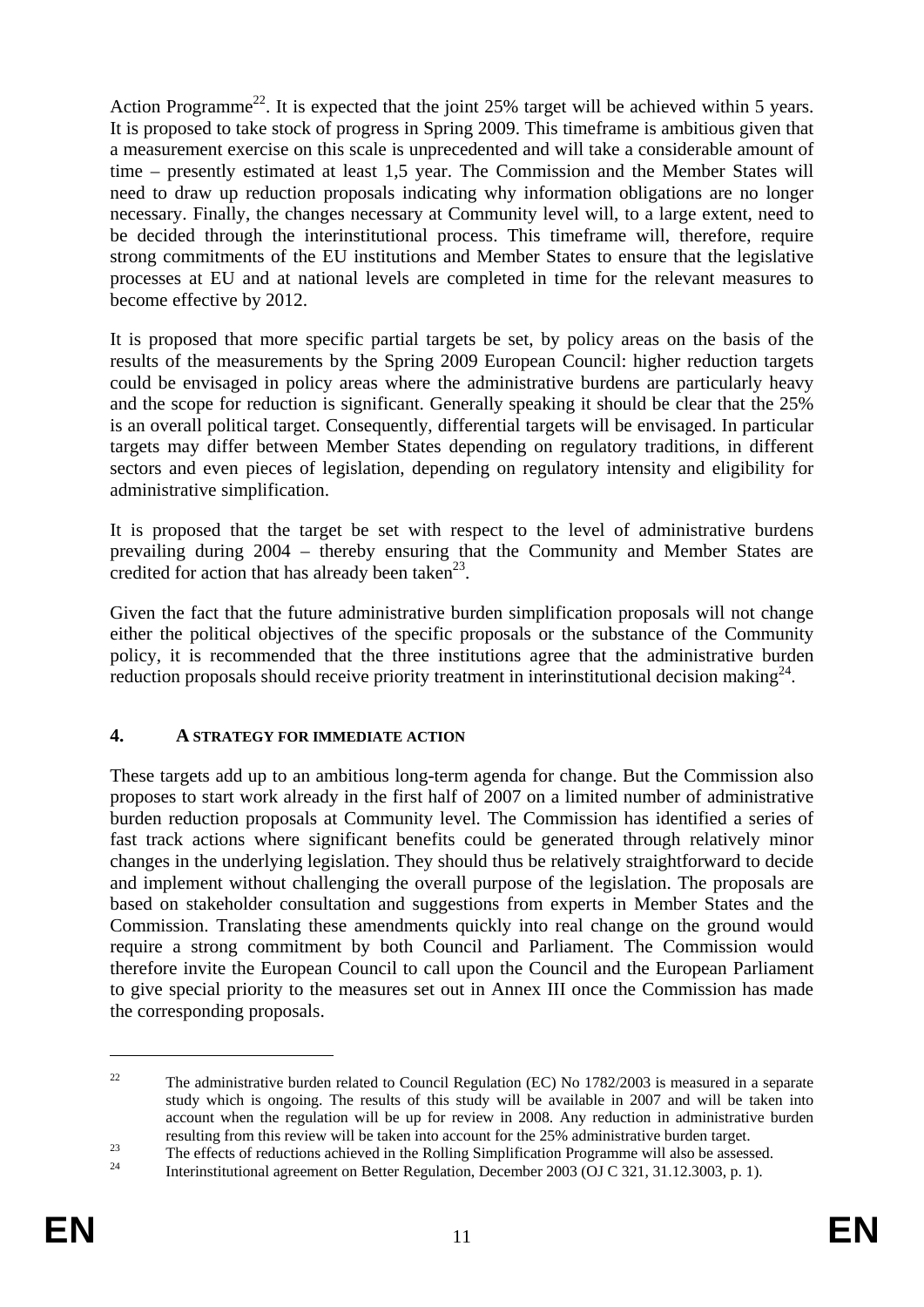Annex III proposes 11 items that could reduce administrative burdens by approximately 1.3 billion euro $^{25}$ .

#### **5. COMMON PRINCIPLES FOR REDUCING ADMINISTRATIVE BURDENS**

Measuring administrative requirements in the EU is not a goal in itself. The aim is to reduce red tape for businesses in Europe. Regarding the question of how to reduce these burdens, the Commission proposes that the following principles should guide the process since they could make a significant contribution to reducing administrative burdens:

- Reduce the frequency of reporting requirements to the minimum levels necessary to meet the substantive objectives of the legislation and align the frequency of reporting across different related pieces of legislation, where possible;
- Review whether the same information obligation is not requested several times through different channels and eliminate overlaps (e.g. a number of environmental information obligations are presently required by more than one piece of legislation);
- Require electronic and web-based reporting where paper based information gathering is presently required, using intelligent portals where possible;
- Introduce thresholds for information requirements, limiting them for small and medium sized companies wherever possible, or rely on sampling (it is well known that SMEs suffer particularly strongly from administrative burdens – data collection for information purposes should take this into account);
- Consider substituting information requirements on all businesses in a sector by a risk based approach – targeting information requirements on those operators that perform the highest risk activities;
- Reduce or eliminate information requirements where these relate to substantive requirements that have been dropped or modified since the information requirement was adopted (e.g. there are still information obligations in road transport dating back to the time that permits were required to carry out international transport);
- Provide official clarification of complex pieces of legislation that may either slow down business activities, or require acquiring legal expertise.

#### **6. THE NEXT STEPS**

The Commission envisaged a number of steps in its Strategic Review of Better Regulation in the European Union<sup>26</sup>. These include the presentation of this Action Programme to reduce administrative burdens on the basis of consultation results on the Commission working document and the Strategic Review of Better Regulation.

<sup>&</sup>lt;sup>25</sup> The total amount is still in course of calculation.<br>  $26$  COM/2006  $\leq 80.14112006$ 

COM(2006) 689, 14.11.2006.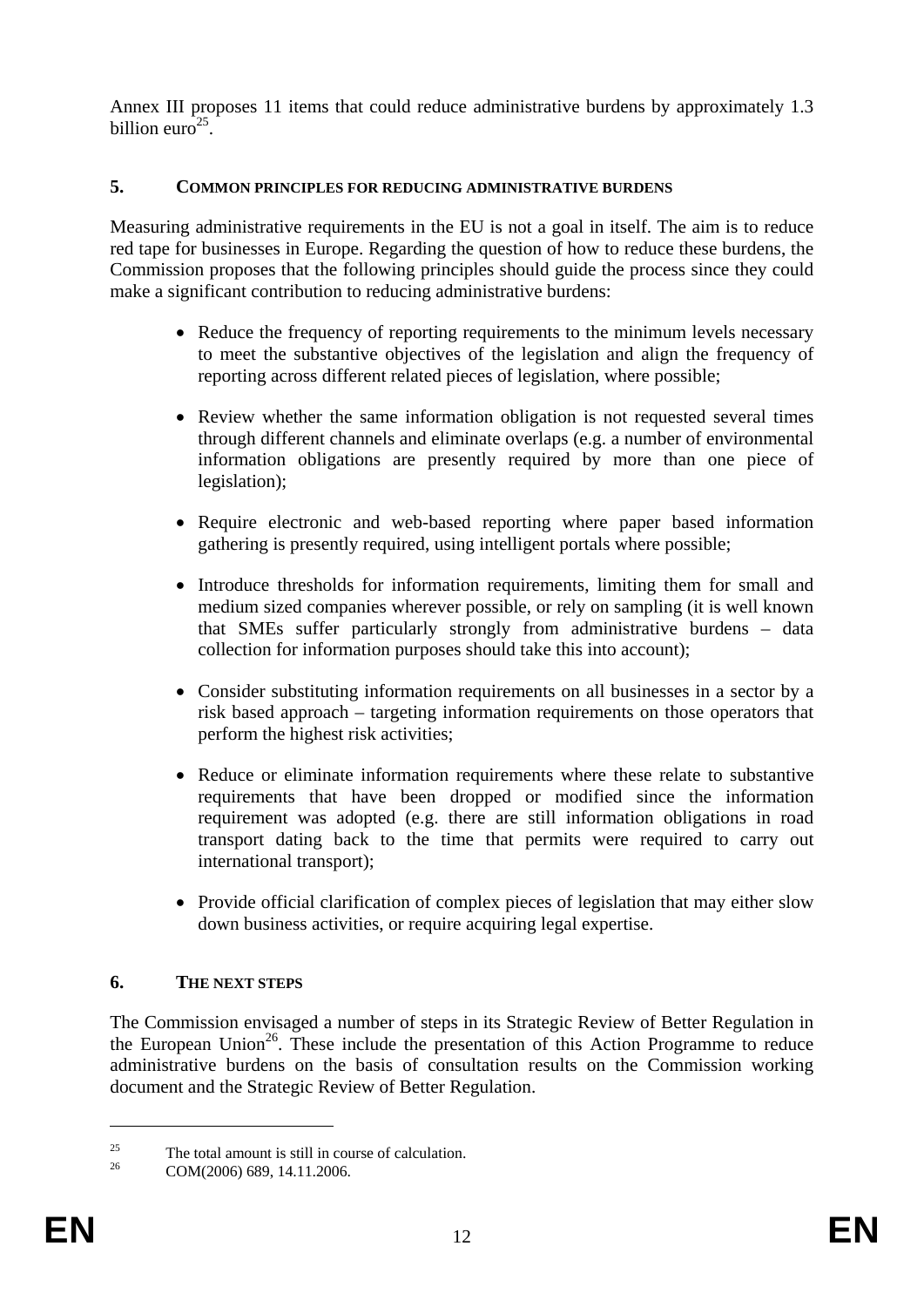

#### Programme for reduction of administrative burdens

The Commission, the other EU Institutions and the Member States should subsequently launch the measurement programme and take action in respect of the fast track items. The Commission's large measurement of EC legislation and related transposition measures will commence in the spring of 2007 and report in the fourth quarter of 2008. These actions will also be monitored through the Rolling Simplification Programme which already contains a number of important proposals to reduce administrative burdens<sup>27</sup>. There will be regular reporting on the progress in the reduction of administrative burdens. In parallel, Member States should engage in similar actions during this period and deliver on burden reductions by modifying national and/or regional legislation. Member States should report on their national administrative burden reduction programmes in the "Better Regulation" chapter of their progress reports in the context of the "Growth and Jobs" Strategy. In this way, the Commission will annually report on overall progress – at Community and national level – in its Annual Progress Report (APR) on the Growth and Jobs Strategy, thereby assisting the

<sup>&</sup>lt;sup>27</sup> See "First progress report on the Simplification Strategy To Improve The Regulatory Environment", Staff Working Document, October 2006. For instance in the following policy areas: Environment: review of the Integrated Pollution Prevention and Control Directive (IPPC) and other related legislation on industrial emissions with a view to improving clarity and consistency (notably in terms of reporting) and streamlining requirements; Construction products Directive, with a view to clarifying and reducing the administrative burden, in particular for SMEs, through more flexibility in the formulation and use of technical specifications, lighter certification rules, and elimination of the implementation obstacles that so far have hampered the creation of a full internal market for construction products; statistics: lighten statistical reporting by economic operators, possibly exempting SMEs, taking into account the outcome of the ongoing pilot project on the measurement and reduction of administrative costs and the feasibility study to analyse the workability of a collection system limited to one flow.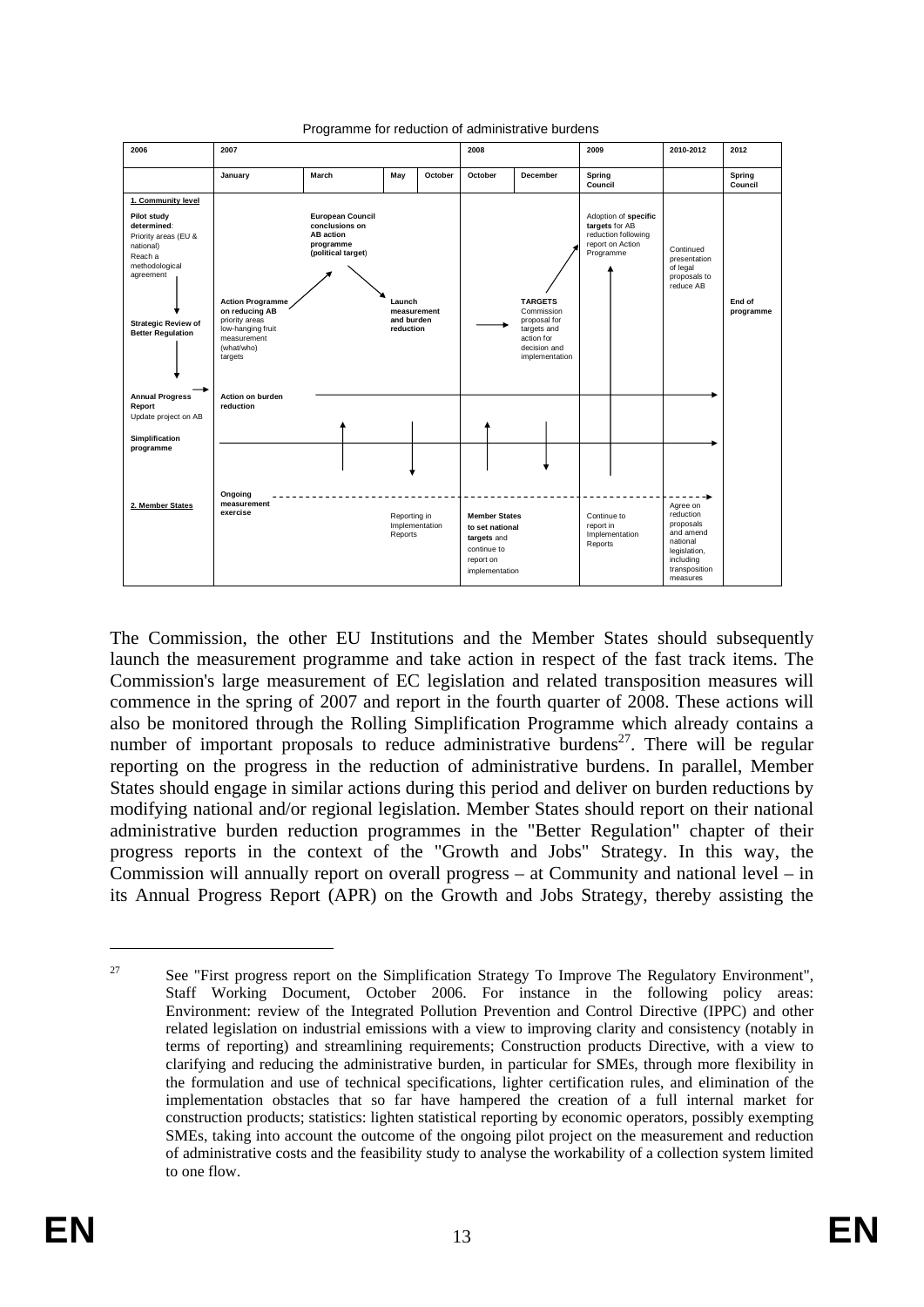European Council in giving further direction to this programme. As set out above, the Spring 2009 European Council will be an important mid-point in the Action Programme and the 2008 Commission APR will, therefore, contain mid-term assessment of the Programme, accompanied, where necessary, by further proposals to strengthen it.

It is expected that by March 2009 all Member States will have completed their measurement – at least in priority areas at national level and will be ready to set their own specific national targets. For Member States this is a process that invariably will take into account different starting points as several have already carried out baseline measurements and are advancing in their cost reduction programmes.

Only if all actors involved engage in delivering in accordance with the above timetable, then the Spring European Council of 2012 will be able to take stock of the entire strategic programme and conclude it.

## **7. CONCLUSIONS**

The Action Programme set out in this Communication holds out the prospect of making a significant contribution to improving the business climate in the EU. It contains a detailed road map for measuring and reducing unnecessary administrative burdens in the EU as well as targets to guide the process.

The Action Programme will require strong commitment from Member States and the colegislator. The Spring 2007 European Council is, therefore, requested to:

- (1) Endorse the Action Programme for Reducing Administrative burdens set out in this Communication, including the priority areas chosen, the proposed methodology, principles for reducing burdens, the list of fast track actions and the organisational structure.
- (2) Invite Member States to support the Commission with the measurement of administrative burdens associated with Community legislation and transposition as set out in this Communication.
- (3) Set a joint reduction target for administrative burdens, caused by EC and national legislation of 25% overall, to be achieved by 2012. To facilitate the attainment of this objective a 25% reduction target should also be set specifically for administrative burdens related to EC legislation and its transposition. This target will subsequently be differentiated across the priority areas on the basis of the results of the Action Programme.
- (4) Invite Member States to set administrative burden reduction targets at national level by October 2008, at the latest, and to report on the measurement and reduction of administrative burdens annually in their national Growth and Jobs Strategy progress reports, starting in October 2007.
- (5) Call upon the Council and the European Parliament to give special priority to the measures set out in Annex III once the Commission has made the corresponding proposals, with a view to adoption as soon as possible, in 2007.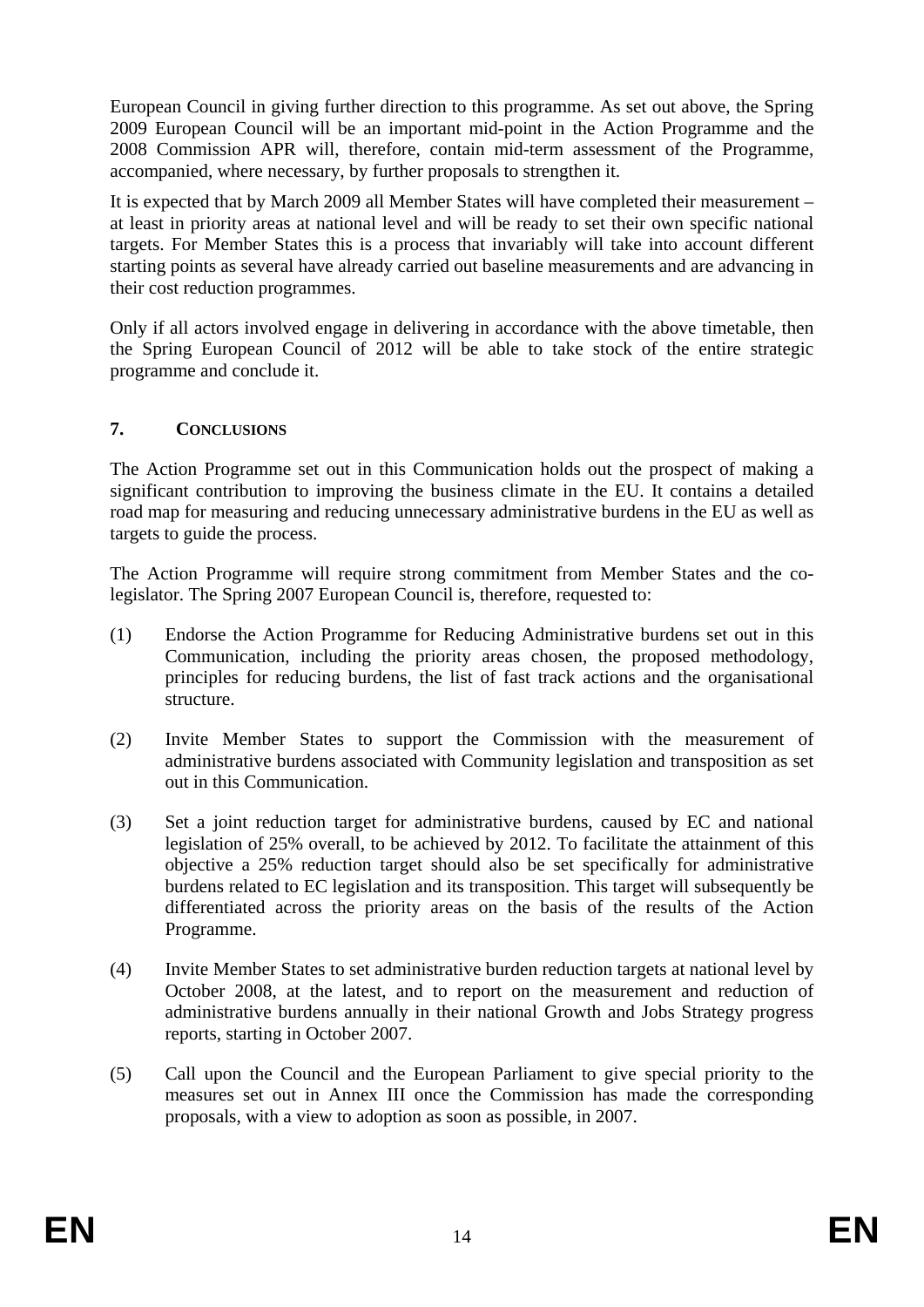## **Annex I: Minimum harmonisation requirements**

As the Member States which have already completed their baseline measurements adopted slightly different variants to the original SCM, cross-country comparisons of the existing data are difficult to make, in particular when trying to aggregate results and determine the origin of the IOs.

The pilot project completed in October 2006 has demonstrated that a certain minimum level of harmonisation of definitions will be required to allow the validation and comparison of data across countries, to produce meaningful results at the EU level and for setting up of ad hoc reduction targets. This concerns in particular:

- the classifications by origin of IOs;
- the standardised cost ratios (overheads);
- the type of administrative activities concerned and the populations (segmentation of the number of sectors firms) affected;
- the definition of an "efficient business";
- the entities concerned (e.g. households, businesses, administrations, etc.).

In line with the Growth and Job Strategy, the Commission proposes to limit the scope of the Action Programme to obligations put on businesses<sup>28</sup>.

<sup>&</sup>lt;sup>28</sup> Nonetheless, the Commission will analyse administrative requirements for all beneficiaries of the Cohesion policy funds. This will serve as a pilot. In addition, this action programme does not prevent other Commission initiatives aimed at reducing administrative burdens for citizens, public administrations and/or the voluntary sector.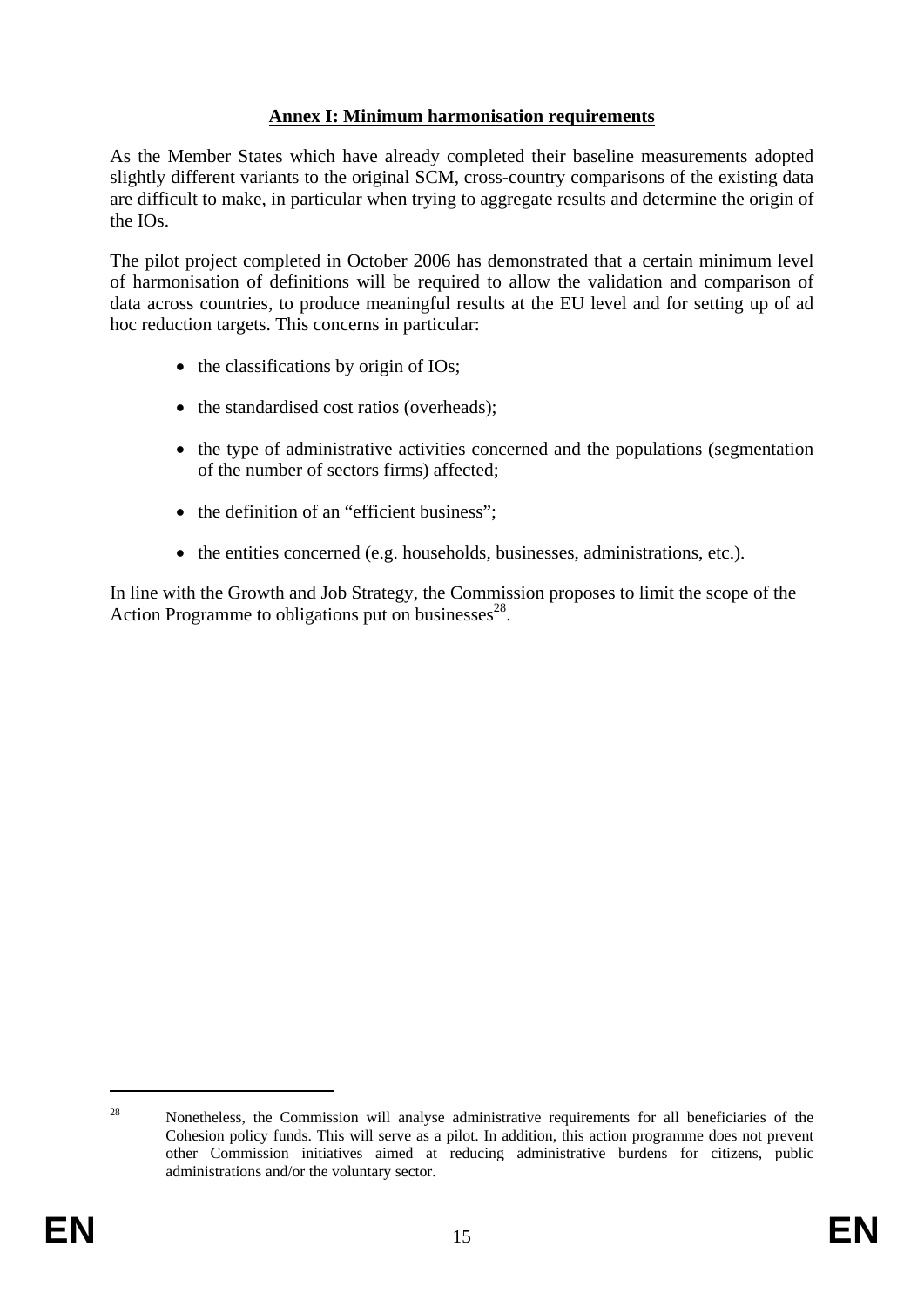## **Annex II: Priority areas for the Commission's measurement of administrative burdens deriving from information obligations**

|                | No. Area                                            | <b>EC Legislation</b>                                                                                                                                                                                                                                                                                   |
|----------------|-----------------------------------------------------|---------------------------------------------------------------------------------------------------------------------------------------------------------------------------------------------------------------------------------------------------------------------------------------------------------|
|                | Company Law <sup>1</sup>                            | Fourth Council Directive 78/660/EEC of 25 July 1978 based on Article 54 (3) (g) of the Treaty on the annual accounts of certain types of<br>companies.                                                                                                                                                  |
|                |                                                     | 3 <sup>rd</sup> Council Directive of 9 October 1978 (78/855/EEC)                                                                                                                                                                                                                                        |
|                |                                                     | 6 <sup>th</sup> Council Directive of 17 December 1982 (82/891/EEC)                                                                                                                                                                                                                                      |
|                |                                                     | Second Council Directive of 13 December 1976 on coordination of safeguards which, for the protection of the interests of members and<br>others, are required by Member States of companies within the meaning of the second paragraph of Article 58 of the Treaty.                                      |
| $\overline{2}$ | Pharmaceutical<br>legislation                       | Directive 2001/83/EC of the European Parliament and of the Council of 6 November 2001 on the Community code relating to medicinal<br>products for human use                                                                                                                                             |
|                |                                                     | Directive 2001/20/EC on the approximation of laws, regulations and administrative provisions of the Member States relating to the<br>implementation of good clinical practice in the conduct of clinical trials on medicinal products for human use                                                     |
| $\mathbf{3}$   | <b>Working environment/</b><br>employment relations | Council Directive 89/391/EEC of 12 June 1989 on the introduction of measures to encourage improvements in the safety and health of<br>workers at work                                                                                                                                                   |
|                |                                                     | Directive 92/57/EEC of 24 June 1992 on the implementation of minimum safety and health requirements at temporary or mobile<br>construction sites                                                                                                                                                        |
| 4              | Tax law (VAT)                                       | Sixth Council Directive 77/388/EEC of 17 May 1977 on the harmonization of the laws of the Member States relating to turnover taxes -<br>Common system of value added tax: uniform basis of assessment                                                                                                   |
| 5              | <b>Statistics</b>                                   | Council Regulation (EEC) No 3330/91 on the statistics relating to the trading of goods between Member States                                                                                                                                                                                            |
|                |                                                     | Council Directive 2001/109/EC of the EP and Council on fruit trees; Council; Council Directive 93/23/EEC of 1 June 1993 on the statistical<br>surveys to be carried out on pig production, Council Directive 93/24/EEC of 1 June 1993 on the statistical surveys to be carried out on<br>bovine animals |
|                |                                                     | Council Regulation (EEC N) 3924/91of 19 December 1991 on the establishment of a Community survey<br>of industrial production                                                                                                                                                                            |
|                |                                                     | Council Regulation (EC, Euratom) No 58/97 of 20 December 1996 concerning structural business statistics                                                                                                                                                                                                 |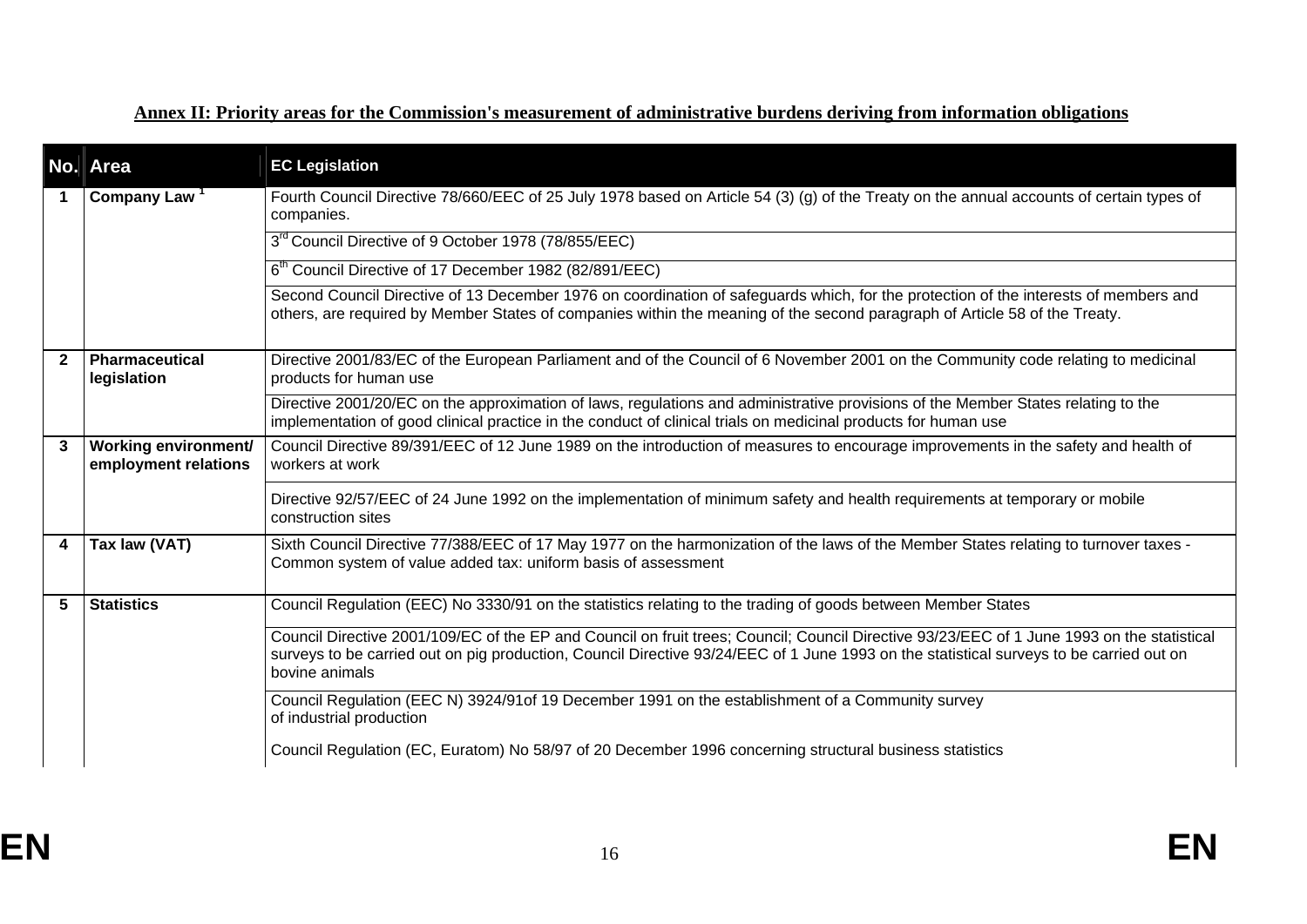|   | No. Area                                                | <b>EC Legislation</b>                                                                                                                                                                                                                                                                                                                                                                                                  |
|---|---------------------------------------------------------|------------------------------------------------------------------------------------------------------------------------------------------------------------------------------------------------------------------------------------------------------------------------------------------------------------------------------------------------------------------------------------------------------------------------|
| 6 | <b>Agriculture and</b><br><b>Agricultural Subsidies</b> | Council Regulation (EC) 1782/2003 of 29 September 2003 establishing common rules for direct support schemes under the common<br>agricultural policy and establishing certain support schemes for farmers <sup>2</sup>                                                                                                                                                                                                  |
|   |                                                         | Commission Regulation (EC) No 1291/2000 of 9 June 2000 Laying down common detailed rules for the application of the system of import<br>and export licences and advance fixing certificates for agricultural products.                                                                                                                                                                                                 |
|   | <b>Food Safety</b>                                      | Regulation (EC) No 1760/2000 of the European Parliament and of the Council of 17 July 2000 establishing a system for the identification<br>and registration of bovine animals and regarding the labelling of beef and beef products and repealing Council Regulation (EC) No 820/97                                                                                                                                    |
|   |                                                         | Council Regulation (EC) No 21/2004 of 17 December 2003 establishing a system for the identification and registration of ovine and caprine<br>animals and amending Regulation (EC) No 1782/2003 and Directives 92/102/EEC and 64/432/EEC.                                                                                                                                                                               |
|   |                                                         | Directive 2000/13/EC of the European Parliament and of the Council of 20 March 2000 on the approximation of the laws of the Member<br>States relating to the labelling, presentation and advertising of foodstuffs.                                                                                                                                                                                                    |
|   |                                                         | Council Regulation (EC) 1/2005 - Protection of animals during transport and related operations.                                                                                                                                                                                                                                                                                                                        |
|   |                                                         | Regulation 1830/2003 GMOs - traceability rules require that operators have in place system to hold information for 5 years.                                                                                                                                                                                                                                                                                            |
|   |                                                         | Council Directive Plant health – legislation requires operators to keep plant passports (certificates confirming compliance with EC legislation<br>in this area) for 1 year.                                                                                                                                                                                                                                           |
|   |                                                         | Directive 98/6/EEC of the European Parliament and the Council of 16 February 1998 on consumer protection in the indication of the prices<br>of products offered to consumers                                                                                                                                                                                                                                           |
| 8 | <b>Transport</b>                                        | Regulation (EC) No 561/2006 of the European Parliament and of the Council of 15 March 2006 on the harmonisation of certain social<br>legislation relating to road transport and amending Council Regulations (EEC) No 3821/85 and (EC) No 2135/98 and repealing Council<br>Regulation (EEC) No 3820/85 <sup>3</sup>                                                                                                    |
|   |                                                         | (Directive 2004/49/EC of the European Parliament and of the Council of 29 April 2004 on safety on the Community's railways and amending<br>Council Directive 95/18/EC on the licensing of railway undertakings and Directive 2001/14/EC on the allocation of railway infrastructure<br>capacity and the levying of charges for the use of railway infrastructure and safety certification (Railway Safety Directive);) |
| 9 | <b>Fisheries</b>                                        | Council Regulation (EEC) No 2847/93 of 12 October 1993 establishing a control system applicable to the common fisheries policy                                                                                                                                                                                                                                                                                         |

Annex II: Priority areas for the Commission's measurement of administrative burdens deriving from information obligations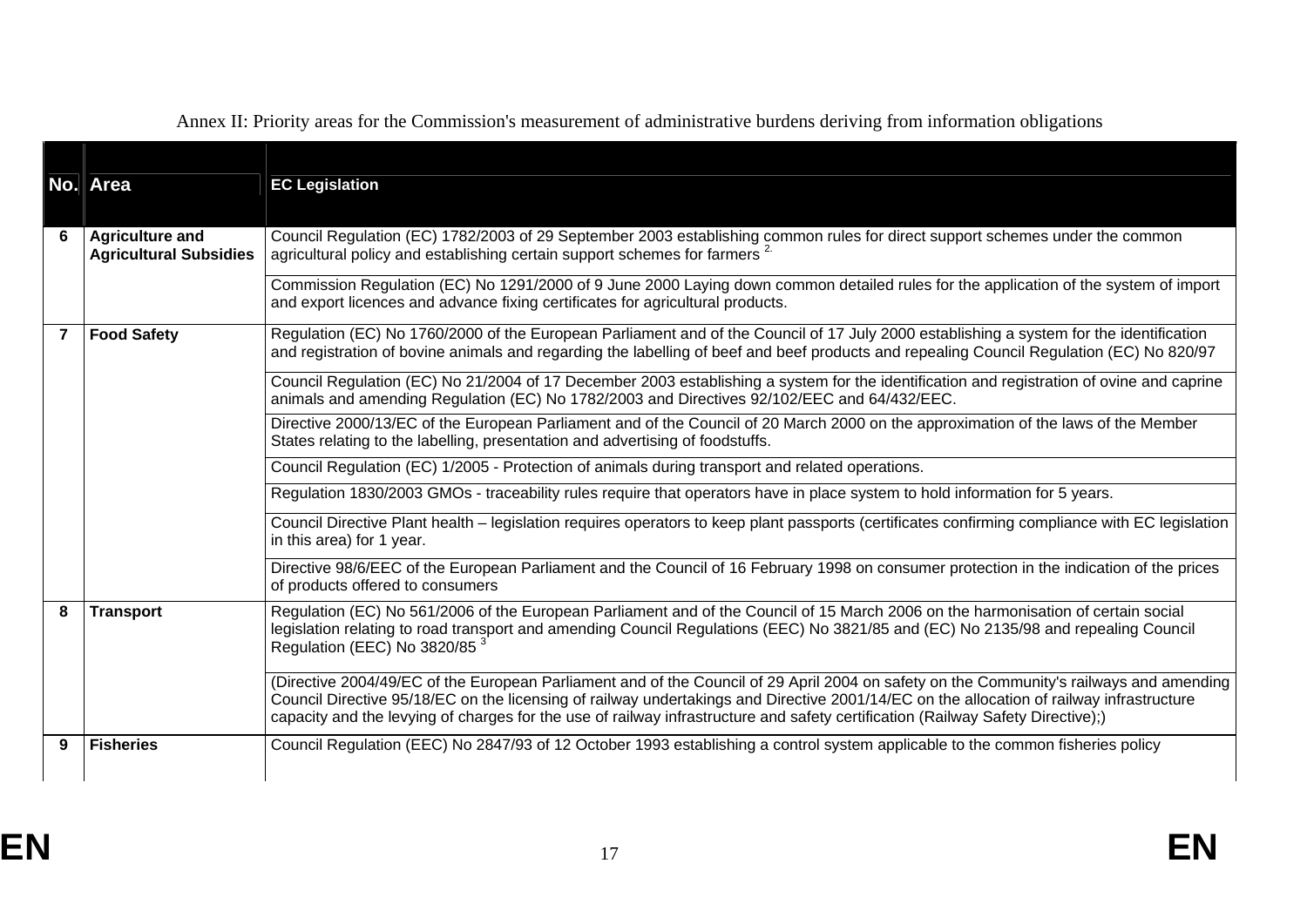|    | No. Area                              | <b>EC Legislation</b>                                                                                                                                                                                                                                                                                    |
|----|---------------------------------------|----------------------------------------------------------------------------------------------------------------------------------------------------------------------------------------------------------------------------------------------------------------------------------------------------------|
| 10 | <b>Financial Services</b>             | Directive 2006/48/EC of the European Parliament and of the Council of 14 June 2006 relating to the taking up and pursuit of the business of<br>credit institutions.                                                                                                                                      |
|    |                                       | Directive 2006/49/EC of the European Parliament and of the Council of 14 June 2006 on the capital adequacy of investment firms and<br>credit institutions.                                                                                                                                               |
|    |                                       | Directive 2002/83/EC of the European Parliament and of the Council of 5 November 2002 concerning life insurance                                                                                                                                                                                          |
| 11 | <b>Environment</b>                    | Regulation (EC) No 1013/2006 of the European Parliament and of the Council of 14 June 2006 on shipments of waste <sup>4</sup>                                                                                                                                                                            |
|    |                                       | Council Directive 96/61/EC of 24 September 1996 concerning integrated pollution prevention and control <sup>5</sup>                                                                                                                                                                                      |
|    |                                       | Waste Electrical and Electronic Equipment (WEEE) Directive 2002/96/EC.                                                                                                                                                                                                                                   |
|    |                                       | Directive 2000/53/EC of the European Parliament and of the Council of 18 September 2000 on end-of life vehicles                                                                                                                                                                                          |
|    |                                       | Directive 2003/105/EC of the European Parliament and of the Council of 16 December 2003 amending Council Directive 96/82/EC on the<br>control of major-accident hazards involving dangerous substances                                                                                                   |
| 12 | <b>Cohesion policy</b>                | Council Regulation (EC) No 1105/2003 of 26 May 2003 amending Regulation (EC) No 1260/1999 laying down general provisions on the<br><b>Structural Funds.</b>                                                                                                                                              |
|    |                                       | Council Regulation (EC) No 1260/1999 of 21 June 1999 laying down general provisions on the Structural Funds.                                                                                                                                                                                             |
|    |                                       | Commission Regulation (EC) No 621/2004 of 1 April 2004 laying down rules for implementing Council Regulation (EC) No 1164/94 as<br>regards information and publicity measures concerning the activities of the Cohesion Fund.                                                                            |
| 13 | <b>Public Procurement<sup>6</sup></b> | Directive 2004/17/EC of the European Parliament and of the Council of 31 March 2004 coordinating the procurement procedures of entities<br>operating in the water, energy, transport and postal services sectors.                                                                                        |
|    |                                       | Directive 2004/18/EC of the European Parliament and of the Council of 31 March 2004 on the coordination of procedures for the award of<br>public work contracts, public supply contracts and public service contracts.                                                                                   |
|    |                                       | Commission Regulation (EC) No 1564/2005 of 7 September 2005 establishing standard forms for the publication of notices in the<br>framework of public procurement procedures pursuant to Directives 2004/17/EC and 2004/18/EC of the European Parliament and of the<br>Council (Text with EEA relevance). |

Annex II: Priority areas for the Commission's measurement of administrative burdens deriving from information obligations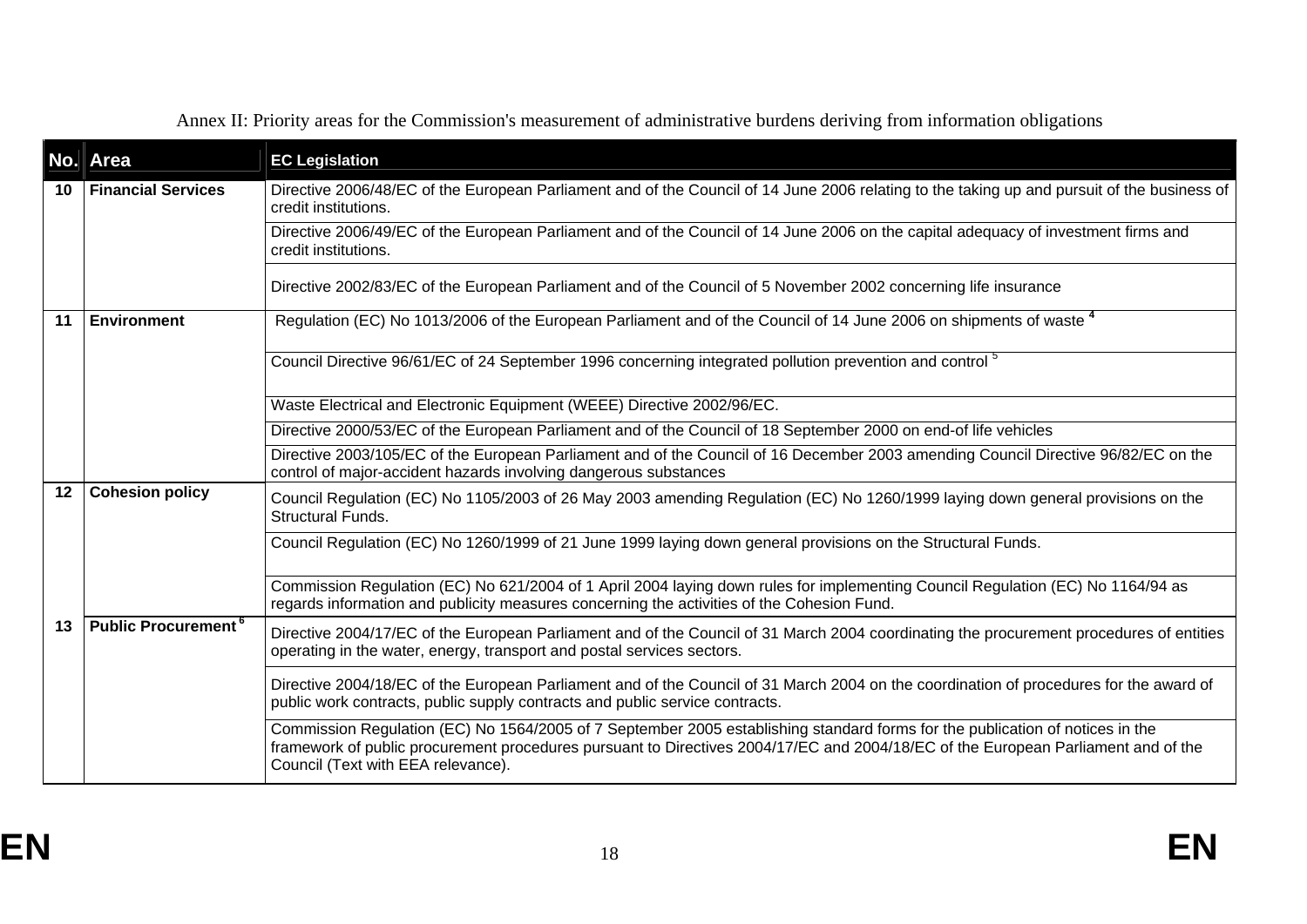(1) A separate study to measure administrative cost stemming from company law is already in progress.

(2) The administrative burden related to Council Regulation (EC) No 1782/2003 is measured in a separate study which is ongoing. The results of this study will be available in 2007 and will be taken into account when the regulation will be up for review in 2008. Any reduction in administrative burden resulting from this review will be taken into account for the 25% administrative burden target.

(3) Measurement to focus on the benefits of the new act compared to the old legislation.

4) The measurement for this piece of legislation will commence only in 2008 in order to provide an insight into the expected reductions made by the 2006 revision as compared to the 1993 regulation.

(5) The Commission is completing a full review of the IPPC directive and will propose a legislative revision before the end of 2007. Administrative burdens have been taken into account as a part of this review and the work of the consultants will therefore primarily focus on identifying and measuring those burdens that exist as a result of Member States' application of the directive.

(6) Measurements in the public procurement area shall be carried out as an integrated part of the overall intermediate evaluation of these relevant Directives currently scheduled to commence in 2008.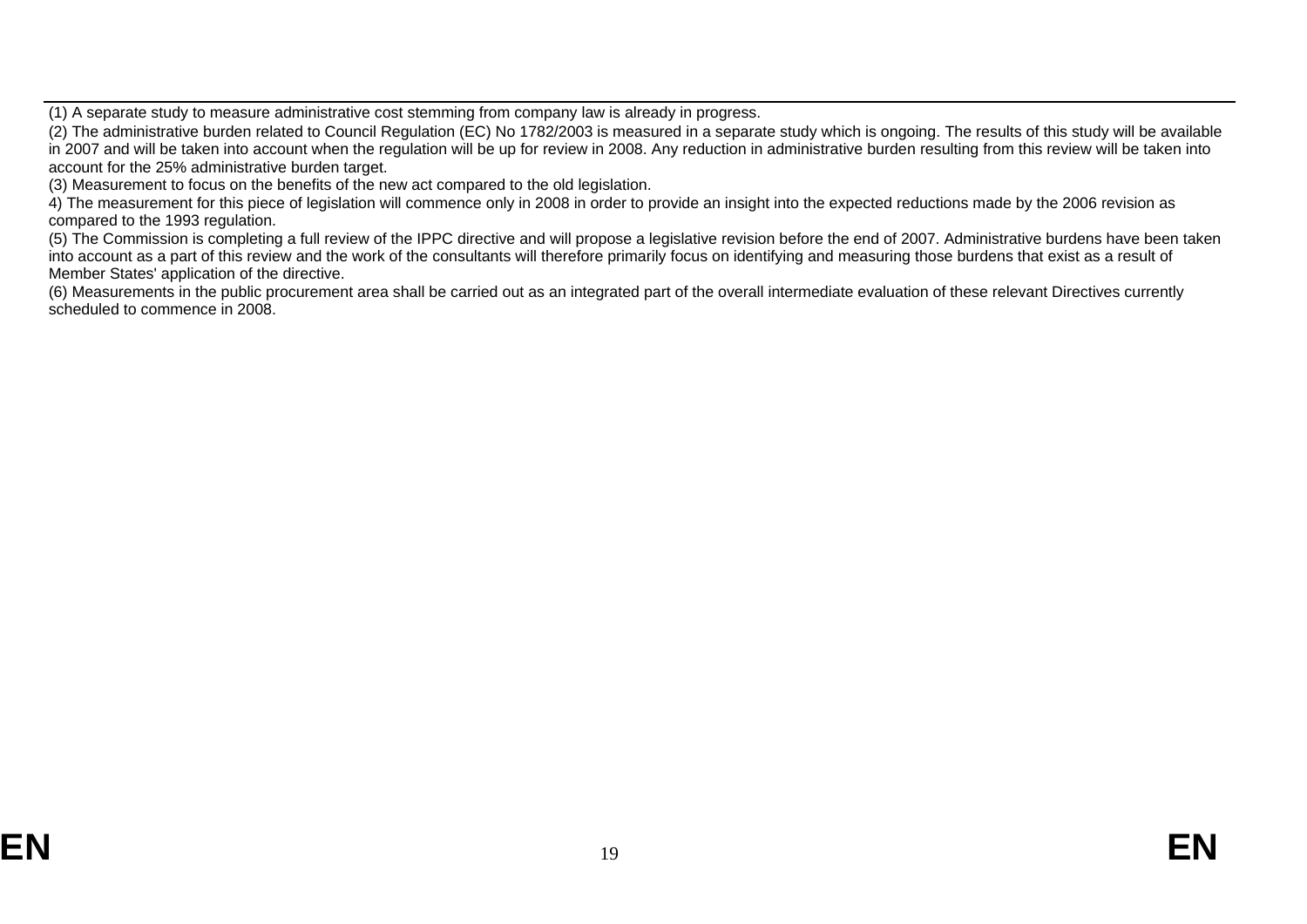# **Annex III: Items for fast track actions**

| Area              | <b>Company Law</b>                                                                |
|-------------------|-----------------------------------------------------------------------------------|
| Description       | Ease requirements regarding written reports to the stockholders in case of merger |
|                   | and division                                                                      |
| EC legislation    | Third Council Directive 78/855/EEC of 9 October 1978 based on Article $54(3)(g)$  |
|                   | of the Treaty concerning mergers of public limited liability companies and Sixth  |
|                   | Council Directive 82/891/EEC of 17 December 1982 based on Article $54(3)(g)$ of   |
|                   | the Treaty, concerning the division of public limited liability companies         |
| Reduction measure | Make the requirements voluntary and give stockholders the opportunity to decide   |
|                   | whether the document should be drawn up in a national merger or division to align |
|                   | with the provision of the tenth directive                                         |

| Area                     | <b>Agriculture</b>                                                                                                                                                                                                                         |
|--------------------------|--------------------------------------------------------------------------------------------------------------------------------------------------------------------------------------------------------------------------------------------|
| Description              | Ease the obligations for farmers, collectors and/or processors of energy crops that<br>have to be complied with in order for the farmers to receive support for the<br>cultivation of energy crops                                         |
| EC legislation           | Commission Regulation (EC) No 1973/2004                                                                                                                                                                                                    |
| <b>Reduction measure</b> | Reduce the reporting obligation for the operators and make it possible to replace the<br>obligatory lodging of a security by the operators by another system offering<br>equivalent assurance for the good financial control of the system |

| Area              | <b>Agriculture</b>                                                                                                                                                                                                                                                                                                                                                                                                                                                                                                                                                                                              |
|-------------------|-----------------------------------------------------------------------------------------------------------------------------------------------------------------------------------------------------------------------------------------------------------------------------------------------------------------------------------------------------------------------------------------------------------------------------------------------------------------------------------------------------------------------------------------------------------------------------------------------------------------|
| Description       | Ease the requirements concerning the documentary proof to be delivered by<br>operators in order to receive export refunds for exporting certain agricultural<br>produce                                                                                                                                                                                                                                                                                                                                                                                                                                         |
| EC legislation    | Commission Regulation (EC) No 800/1999                                                                                                                                                                                                                                                                                                                                                                                                                                                                                                                                                                          |
| Reduction measure | Raise threshold. Article 16(1) requires exporters to deliver a copy of a customs<br>document as proof of importation in a third country in order to get differentiated<br>refunds paid. Under certain conditions the paper copy may be replaced by IT<br>generated information. Article 17 gives Member States the option to waive the<br>requirement of Article 16(1) for refunds up to certain thresholds, depending on the<br>destination. In that case only a transport document is required. To the extent<br>possible, an extension of the waiver in order to cover more situations will be<br>considered |

| Area                     | <b>Statistics</b>                                                                                                                                                                                                                                                                                                                                                                                                                                                                                                                                       |
|--------------------------|---------------------------------------------------------------------------------------------------------------------------------------------------------------------------------------------------------------------------------------------------------------------------------------------------------------------------------------------------------------------------------------------------------------------------------------------------------------------------------------------------------------------------------------------------------|
| Description              | Ease certain statistical obligations on farmers                                                                                                                                                                                                                                                                                                                                                                                                                                                                                                         |
| EC legislation           | Council Directives 93/23/EEC; 93/24/EEC and 93/25/EEC                                                                                                                                                                                                                                                                                                                                                                                                                                                                                                   |
| <b>Reduction measure</b> | Reduce frequency of certain agricultural statistics to once a year by merging and<br>simplifying the 3 Directives. More specifically frequencies will be reduced for<br>surveys in Member States with pig populations smaller than 3 million head and<br>cattle population smaller than 1.5 million heads. Furthermore, Member States will<br>be allowed to use sources other than surveys (e.g. the system for the identification<br>and registration of bovine animals) to make the required estimates, thus easing the<br>response burden on farmers |

| Area                     | <b>Statistics</b>                                                                                                                                                                                                                                                                                         |
|--------------------------|-----------------------------------------------------------------------------------------------------------------------------------------------------------------------------------------------------------------------------------------------------------------------------------------------------------|
| Description              | Ease certain statistical obligations regarding the information society                                                                                                                                                                                                                                    |
| EC legislation           | Implementing regulation applying (EC) No 808/2004 of the European Parliament<br>and of the Council of 21 April 2004 concerning Community statistics on the<br>information society                                                                                                                         |
| <b>Reduction measure</b> | Simplify the ordinary and sector questionnaire in the annual Commission<br>Regulation that implements regulation 808/2004, thus easing the administrative<br>burdens for respondents. The proposal aims at reducing the volume of statistical<br>questions posed to businesses in the information society |